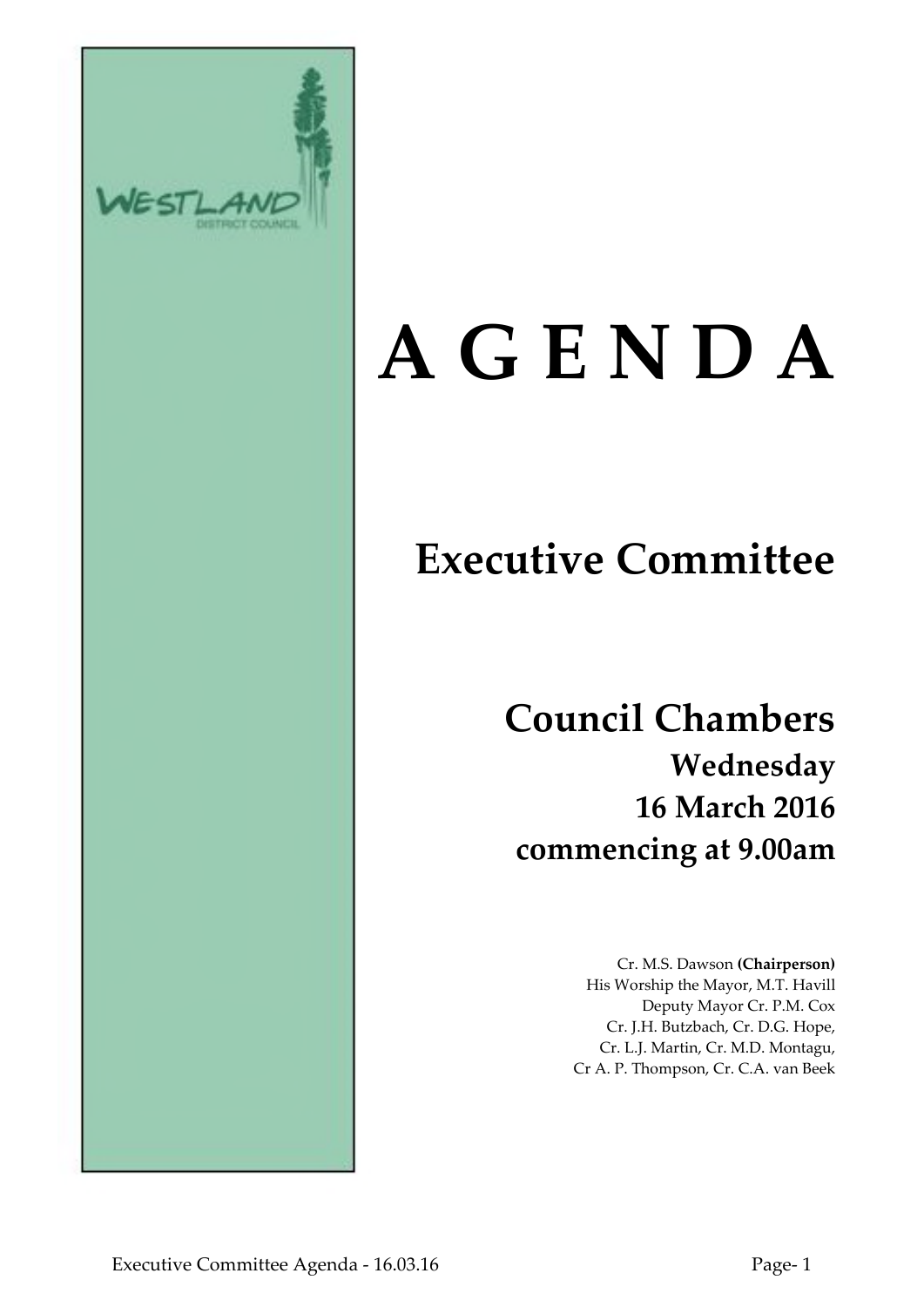

# **EXECUTIVE COMMITTEE**

# **NOTICE IS HEREBY GIVEN THAT A MEETING OF THE EXECUTIVE COMMITTEE WILL BE HELD IN THE COUNCIL CHAMBERS, 36 WELD STREET, HOKITIKA, ON WEDNESDAY 16 MARCH 2016 COMMENCING AT 9.00AM**

# **COUNCIL VISION**

Westland District Council will facilitate the development of communities within its district through delivery of sound infrastructure, policy and regulation.

This will be achieved by:

- Involving the community and stakeholders.
- Delivering core services that meet community expectations and demonstrate value and quality.
- Proudly promoting, protecting and leveraging our historic, environmental, cultural and natural resource base to enhance lifestyle and opportunity for future generations.

#### **Purpose:**

The Council is required to give effect to the purpose of local government as prescribed by section 10 of the Local Government Act 2002. That purpose is:

- (a) To enable democratic local decision-making and action, by and on behalf of, communities; and
- (b) To meet the current and future needs of communities for good-quality local infrastructure, local public services, and performance of regulatory functions in a way that is most costeffective for households and businesses

#### **1. MEMBERS PRESENT AND APOLOGIES:**

- **1.1 Apologies**
- **1.2 Interest Register**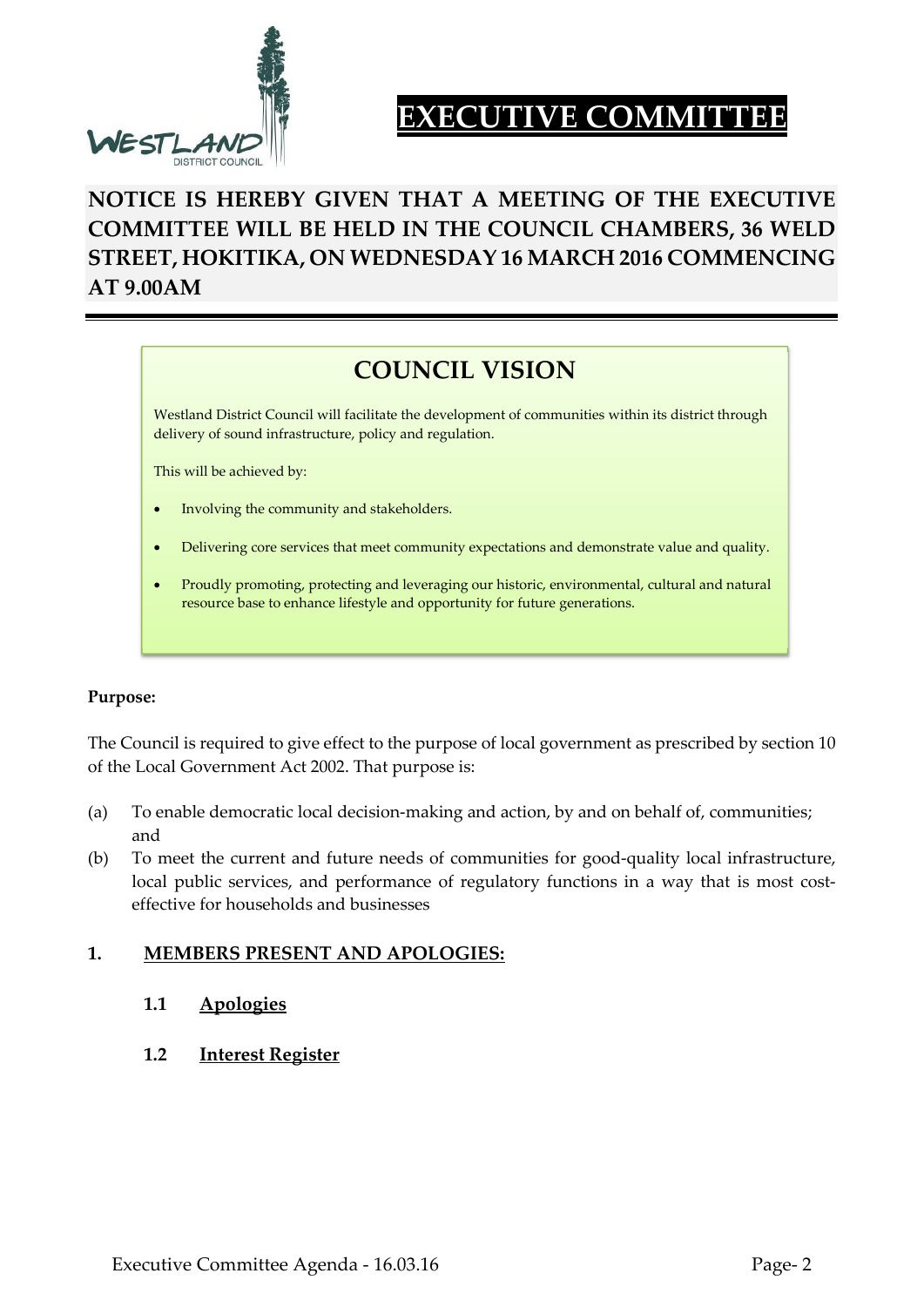# **2. CONFIRMATION OF MINUTES:**

# **2.1 Confirmation of Minutes of Executive Committee Meeting**

# **2.1.1 Minutes of the Executive Committee Meeting – 16 February 2016**

*(Pages 10-13)*

# **3. PUBLIC FORUM**

*The public forum section will commence at the start of the meeting.*

# **4. BUSINESS:**

| 4.1 | <b>Westland Holdings Ltd Half Year Report</b>            | $(Pages 14-23)$ |
|-----|----------------------------------------------------------|-----------------|
| 4.2 | Statements of Intent - Westland Holdings Ltd             | $(Pages 24-38)$ |
|     | (Chairman of Westland Holdings Ltd to attend at 10:00am) |                 |

# **5. MATTERS TO BE CONSIDERED IN THE 'PUBLIC EXCLUDED SECTION'**

Resolutions to exclude the public: Section 48, Local Government Official Information and Meetings Act 1987.

Council is required to move that the public be excluded from the following parts of the proceedings of this meeting, namely:

# **5.1 Chief Executive's Performance Review**

| <b>GENERAL SUBJECT OF</b><br>THE MATTER TO BE<br><b>CONSIDERED</b> |                                         | <b>REASON FOR PASSING</b><br>THIS RESOLUTION IN<br><b>RELATION TO THE</b><br><b>MATTER</b> | <b>GROUND(S) UNDER</b><br><b>SECTION 48(1) FOR THE</b><br><b>PASSING OF THIS</b><br><b>RESOLUTION</b> |  |  |
|--------------------------------------------------------------------|-----------------------------------------|--------------------------------------------------------------------------------------------|-------------------------------------------------------------------------------------------------------|--|--|
|                                                                    | Chief Executive's<br>Performance Review | To protect the privacy of<br>individuals/organisations<br>under Section 7(2)(a).           | $48(1)(a)(i) \& (d)$                                                                                  |  |  |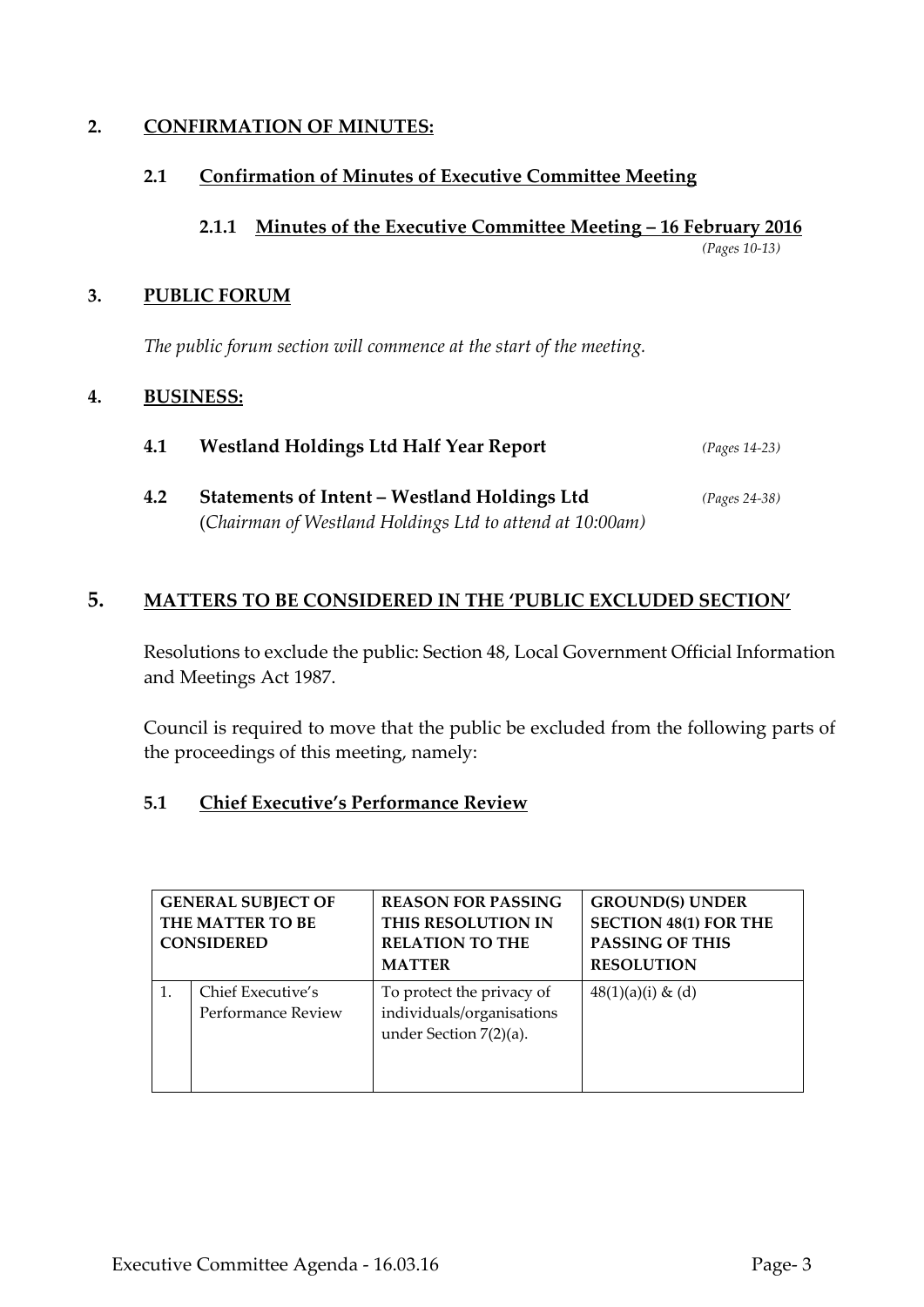# **TERMS OF REFERENCE FOR THE EXECUTIVE COMMITTEE**

| <b>REPORTING TO:</b>      | Council                                              |
|---------------------------|------------------------------------------------------|
| <b>CONSTITUTION:</b>      | Cr Dawson (Chairperson)<br>All other Elected Members |
| <b>MEETING FREQUENCY:</b> | As required.                                         |
| <b>OUORUM:</b>            | Chairperson and any three members.                   |

# **OBJECTIVE:**

- 1. To enable Council to carry out its statutory and contractual responsibilities as employer of the Chief Executive.
- 2. To implement Council policies and processes for the selection, appointment and remuneration of directors to Council Controlled Organisations and trustees to Council Organisations.
- 3. To maintain an on-going liaison with Boards of Directors of Council-Controlled Organisations in regard to Council's interest as a shareholder.
- 4. To undertake the role of Audit Committee.
- 5. To undertake the role of Risk Management Committee.
- 6. To determine matters within the authority of Council where the urgency of those matters precludes an Extraordinary Meeting of the full Council.

# **SCOPE OF ACTIVITY:**

# **Employment of Chief Executive**

- 1. All matters arising under Section 42 and Clauses 33, 34, 35 and 36 of Schedule 7 of the Local Government Act 2002.
- 2. All matters arising from Council's employment agreement with the Chief Executive, including but not limited to the conduct of performance reviews and remuneration reviews.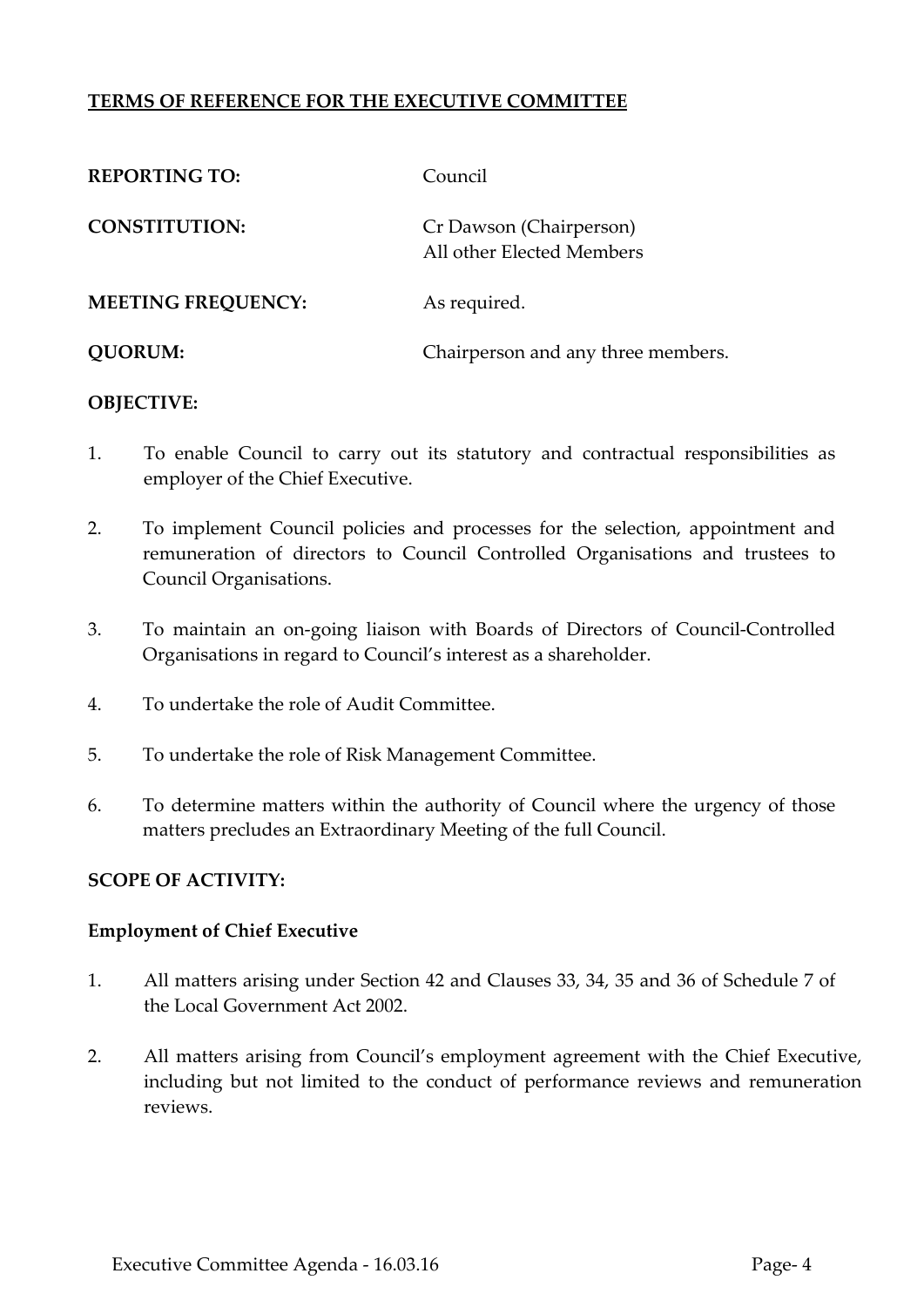# **Appointment of Directors and Trustees**

3. All matters pertaining to the selection, appointment and remuneration of directors to Council-controlled organisations and trustees to Council organisations, in accordance with Council's Policy on Appointment and Remuneration of Directors.

# **Audit and Risk**

- 4. All matters pertaining to good practice for Audit and Risk, including consideration of the following matters.
	- (a) Internal Control Framework
		- i. Review whether management's approach to maintaining an effective internal control framework is sound and effective.
		- ii. Review whether management has taken steps to embed a culture that is committed to probity and ethical behaviour.
		- iii. Review whether there are appropriate systems, processes and controls in place prevent, detect and effectively investigate fraud.
	- (b) Internal Reporting
		- i. Consider the processes for ensuring the completeness and quality of financial and operational information being provided to the Council.
		- ii. Seek advice periodically from internal and external auditors regarding the completeness and quality of financial and operational information that is provided to the Council.
	- (c) External Reporting and Accountability
		- i. Agree the appropriateness of the Council's existing accounting policies and principles and any proposed change.
		- ii. Enquire of internal and external auditors for any information that affects the quality and clarity of the Council's financial statements and statements of service performance, and assess whether appropriate action has been taken by management in response to the above.
		- iii. Satisfy itself that the financial statements and statements of service performance are supported by appropriate management signoff on the statements and on the adequacy of the systems of internal control (i.e. letters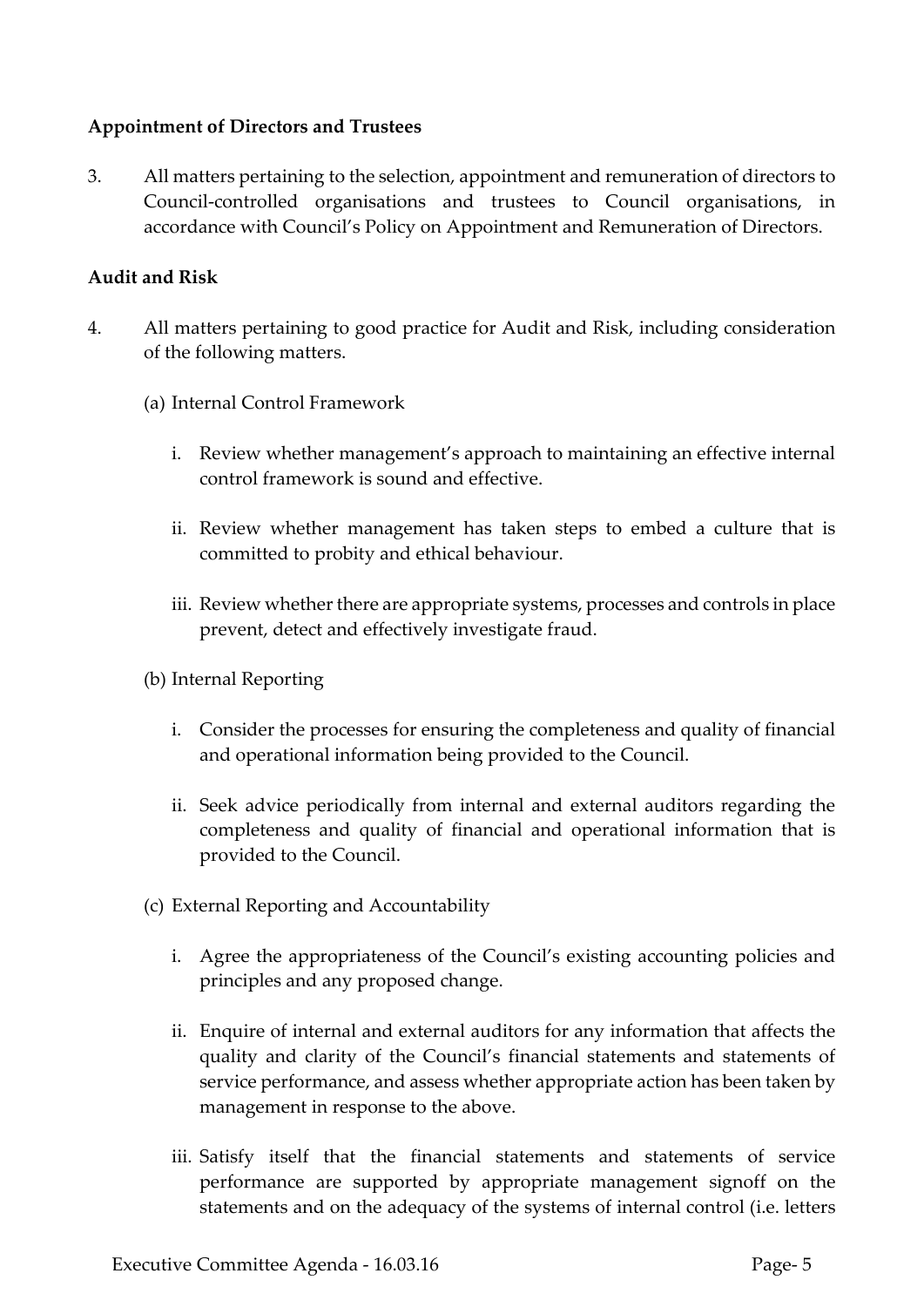of representation), and recommend signing of the financial statements by the Chief Executive/Mayor and adoption of the Annual Report or Long Term Plan.

- iv. Confirm that processes are in place to ensure that financial information included in the entity's Annual Report and Long Term Plan is consistent with the signed financial statements.
- (d) Risk Management
	- i. Review whether management has in place a current and comprehensive risk management framework and associated procedures for effective identification and management of the Council's significant risks.
	- ii. Review Council's annual insurance renewal and ensure the appropriateness of the level of self-insured risk.
	- iii. Consider whether appropriate action is being taken by Management to mitigate Council's significant risks.
- (e) Internal Audit
	- i. Review and approve the internal audit coverage and annual work plans, ensuring these plans are based on the Council's risk profile.
	- ii. Review the adequacy of management's implementation of internal audit recommendations.
	- iii. Review the internal audit charter to ensure appropriate organisational structures, authority, access, independence, resourcing and reporting arrangements are in place.
- (f) External Audit
	- i. At the start of each audit, confirm the terms of the engagement, including the nature and scope of the audit, timetable and fees, with the external auditor.
	- ii. Receive the external audit report(s) and review action to be taken by management on significant issues and audit recommendations raised within.
	- iii. Conduct a members-only session (i.e. without any management present) with external audit to discuss any matters that the auditors wish to bring to the Committee's attention and/or any issues of independence.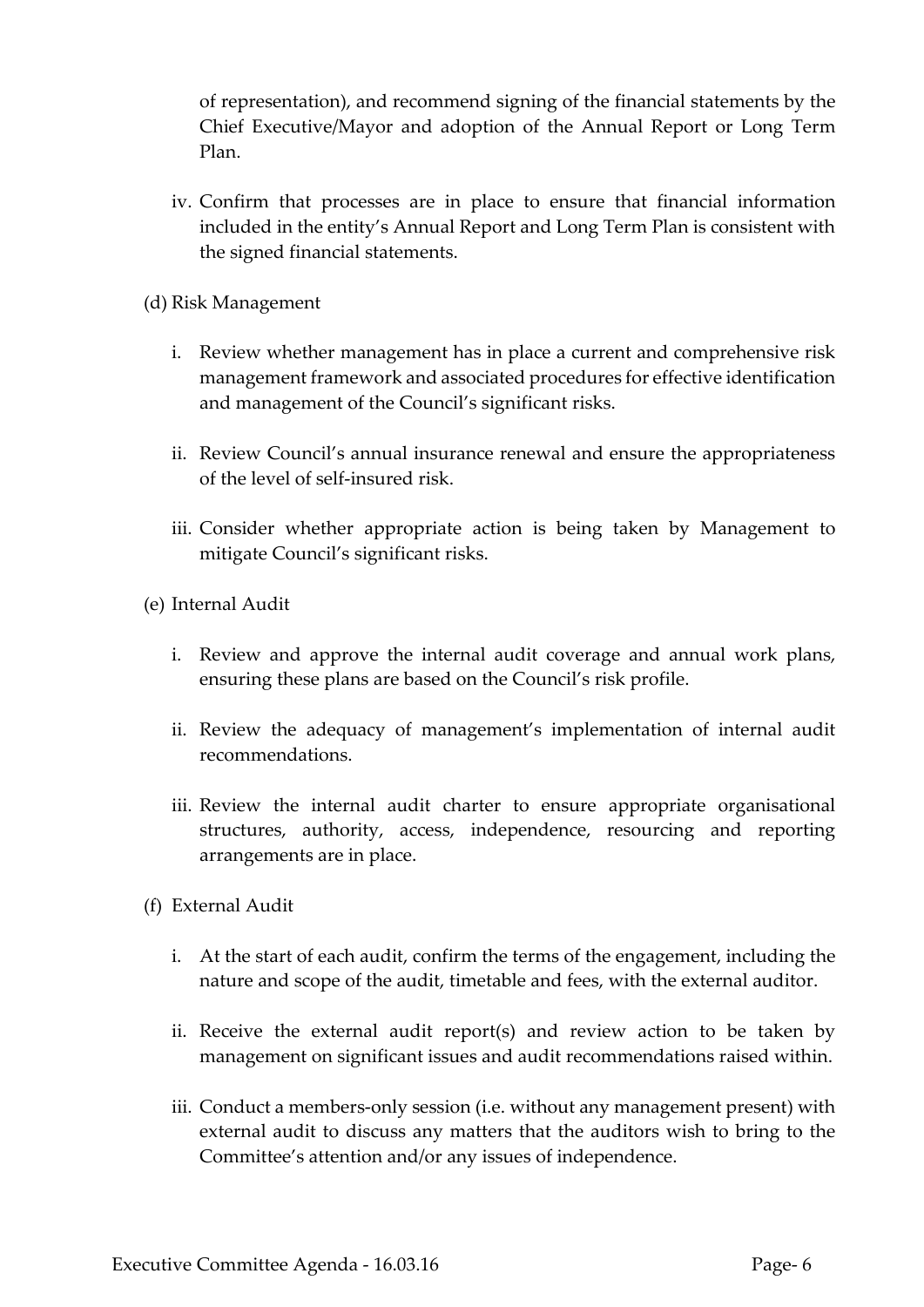- iv. Consider any recommendation by management that the Office of the Auditor-General replace the external auditor.
- (g) Compliance with Legislation, Standards and Good Practice Guidelines
	- i. Review the effectiveness of the system for monitoring the Council's compliance with laws (including governance legislation, regulations and associated government policies), with Council's own standards, and Good Practice Guidelines as applicable.

# **Emergency Powers**

5. All matters within the authority of Council, other than those reserved to Council under s.48 and Sch. 7 of the Local Government Act 2002.

# **POWER TO ACT:**

# **Employment of Chief Executive**

- (a) To decide all matters arising under s.42 and Cl. 33, 34, 35 and 36 of Sch. 7 of the Local Government Act 2002 and all matters arising from Council's employment agreement with the Chief Executive, except for:
	- (i) The appointment of a Chief Executive; and
	- (ii) The re-appointment of a Chief Executive for a second term under Cl. 34 Sch. 7 of the Local Government Act 2002; and
	- (iii) The termination of employment of the Chief Executive.
- (b) In undertaking performance reviews, whilst the process for undertaking the review is at the Committees discretion; the Committee must:
	- (i) Seek the views of all Councillors, prior to assessing the Chief Executives performance review.
	- (ii) Seek the advice of an independent employment advisor, at least annually, on good practice, in undertaking a review.
- (c) In undertaking a remuneration review the Committee must seek the advice of an independent employment advisor, on good practice, in undertaking a review.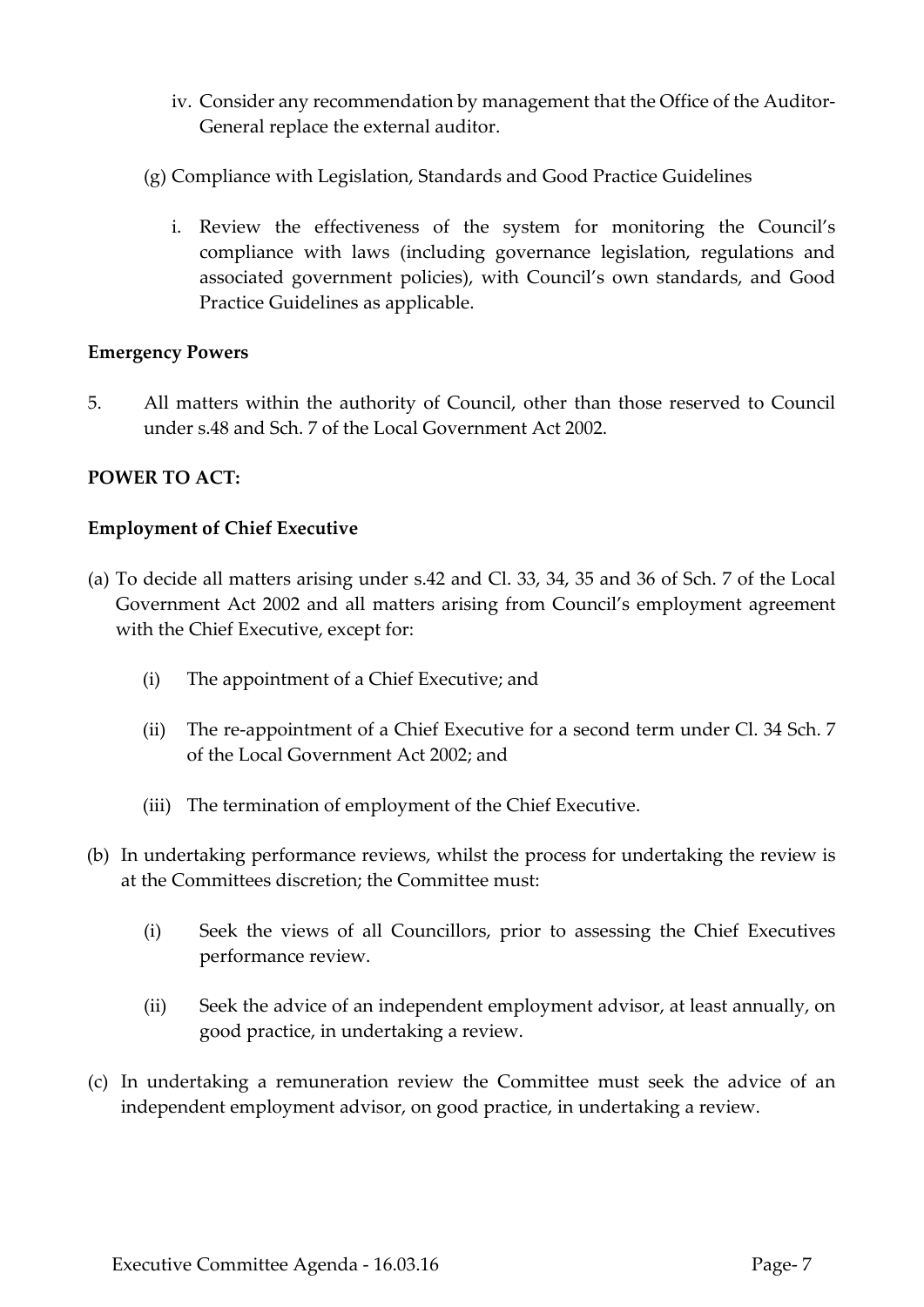# **Appointment of Directors and Trustees**

- (d) All matters pertaining to the selection, appointment and remuneration of directors to Council Controlled Organisations and trustees to Council Organisations, except for the appointments of directors and trustees.
- (e) All matters are to be in accordance with Council adopted policy on Appointment and Remuneration of Directors.

# **Emergency Powers**

(f) To decide all matters within the authority of Council where urgency precludes convening an Extraordinary meeting of the full Council, except for those matters reserved to Council under s.48 and Sch. 7 of the Local Government Act 2002.

# **Other**

- (g) Approve Executive Committee meeting minutes.
- (h) Appoint sub committees with written terms of reference, resolved by the Committee.

# **POWER TO RECOMMEND**

# **Employment of Chief Executive**

- (a) The appointment of the Chief Executive;
- (b) The re-appointment of a Chief Executive for a second term under Cl. 34 Sch. 7 of the Local Government Act 2002.
- (c) The termination of employment of the Chief Executive.

# **Appointment of Directors and Trustees**

(d) Appointees for directors to Council Controlled organisations and trustees to Council organisations that meet the requirements of s.57 of the Local Government Act 2002.

# **Council Controlled Organisations**

- (e) Any matters pertaining to Council's interest as a shareholder in Council Controlled Organisations, including:
	- i. Consideration of Statements of Intent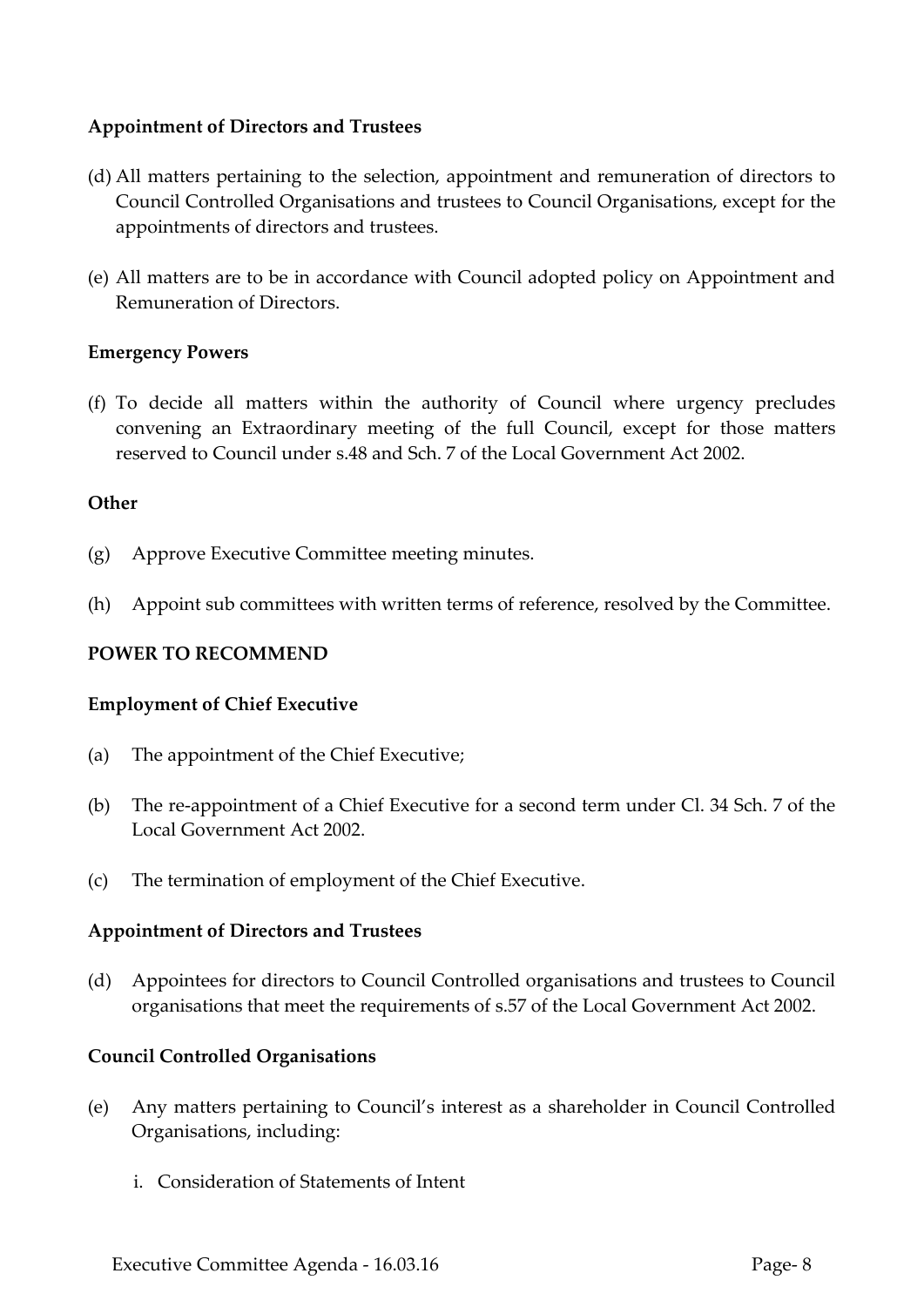- ii. Review of six monthly and annual performance against the statements of intent.
- iii. Consideration of major transactions.
- iv. Consideration of major transactions, acquisitions and disposals.

**Adopted by Council on 28 November 2013 Amended and Readopted by Council on 27 February 2014 Amended and Readopted by Council on 26 March 2015**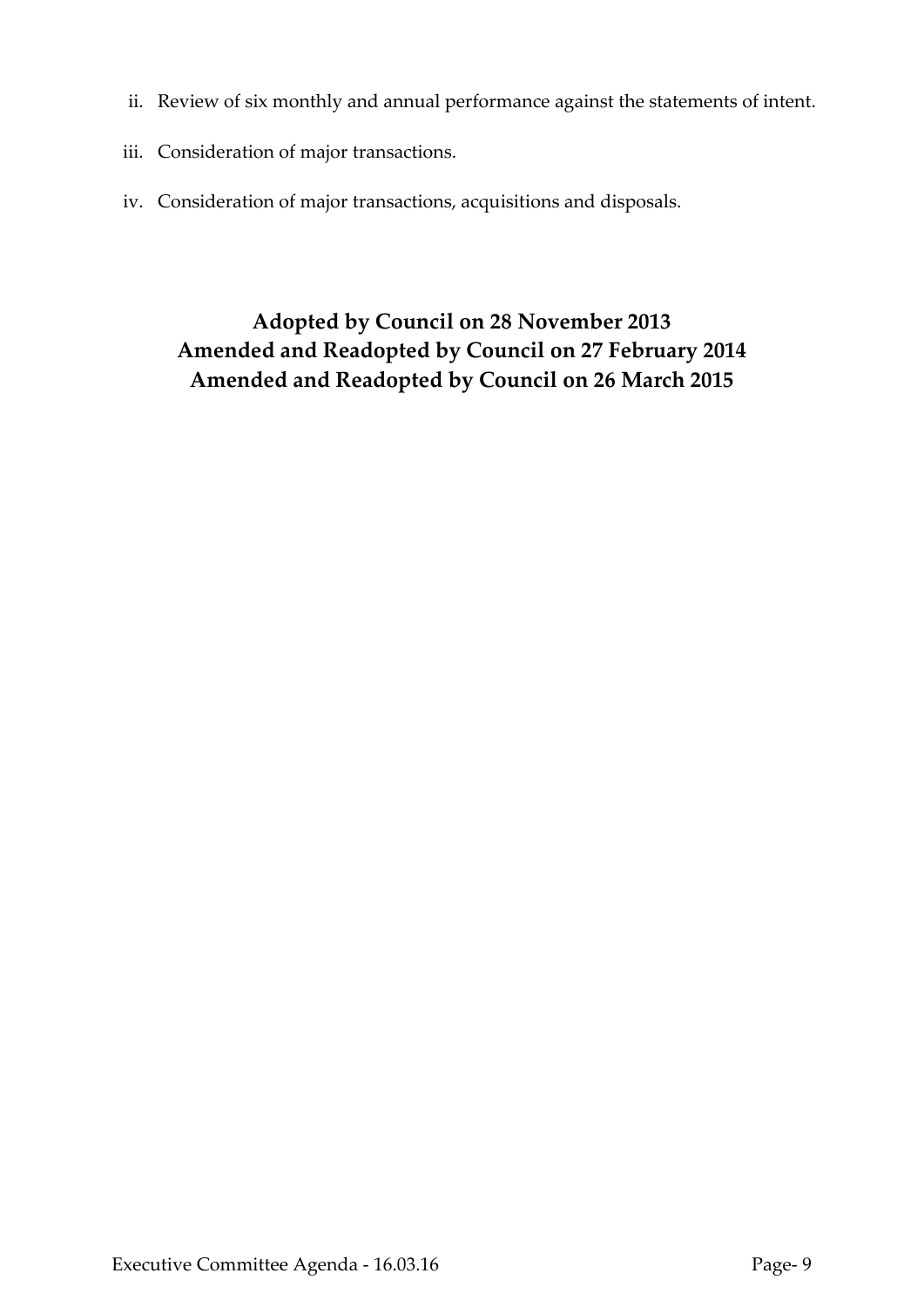

# **Executive Committee Minutes**

# **MINUTES OF A MEETING OF THE EXECUTIVE COMMITTEE OF THE WESTLAND DISTRICT COUNCIL, HELD IN THE COUNCIL CHAMBERS, 36 WELD STREET, HOKITIKA ON TUESDAY 16 FEBRUARY 2016 COMMENCING AT 9.02 AM**

# **1. MEMBERS PRESENT, APOLOGIES AND INTEREST REGISTER**

His Worship the Mayor, M.T. Havill Cr. M.S. Dawson **(Chairperson)** Deputy Mayor P.M. Cox Cr M.D. Montagu, Cr A.P. Thompson, Cr C.A. van Beek

# **1.1 Apologies**

Cr J.H. Butzbach Cr D.G. Hope Cr L.J. Martin

Moved Cr M.S Dawson, seconded Deputy Mayor Cox and **Resolved** that the apologies from Cr Butzbach, Cr D.G. Hope and Cr Martin be received and accepted.

# **Staff in Attendance**

G. Borg, Group Manager: Corporate Services; R Reid, Business Support Officer;

# **1.2 Interest Register**

The Interest Register was circulated and no amendments were noted.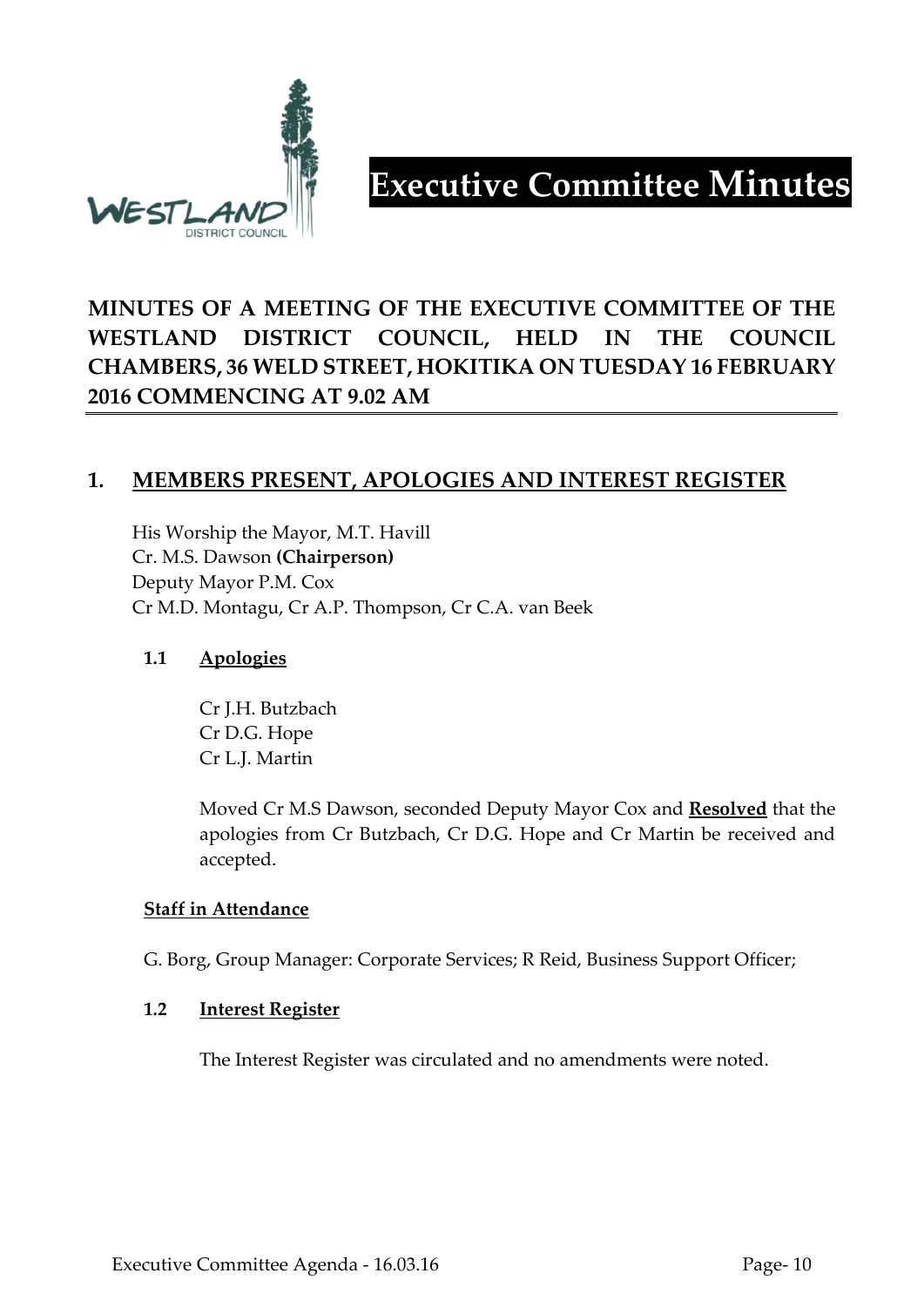# **2. CONFIRMATION OF MINUTES**

# **2.1 Confirmation of Minutes of Executive Committee Meeting**

# **2.1.1 Minutes of the Executive Committee Meeting – 09 September 2015**

Moved Deputy Mayor Cox, seconded Cr Dawson and **Resolved** that the Minutes of the Executive Committee Meeting held on the 09 September 2015 be received as a true and correct record of the meeting, subject to the following amendments:

Item 1.1 – Apologies

"Moved His Worship the Mayor, seconded Deputy Mayor Cox and **Resolved** that the apologies from Cr C.A. van Beek and Cr D.G. Hope be received and accepted.

# **3. PUBLIC FORUM**

The following members of the public attended the Public Forum Section of the meeting:

Vaughan Bradley attended the Public Forum Section of the meeting to give a presentation on the Renton Building, with Kay Lyes in support.

Mr Bradley asked Westland District Council to support a proposal that aims to delay demolition of the building. Discussions were held, regarding this proposal.

# **4. BUSINESS:**

# **4.1 Audit Management Report 30 June 2015**

*The Group Manager: Corporate Services spoke to this report and noted that Council will absorb the recommendations made in the report into the development of its internal control framework.*

Cr van Beek thanked the Group Manager: Corporate Services for the time and effort that has been put into the report.

Cr Dawson also congratulated the Group Manager: Corporate Services and his team on their efforts with regards to this report but noted that Council expected the next report be finalised within the scheduled time frame.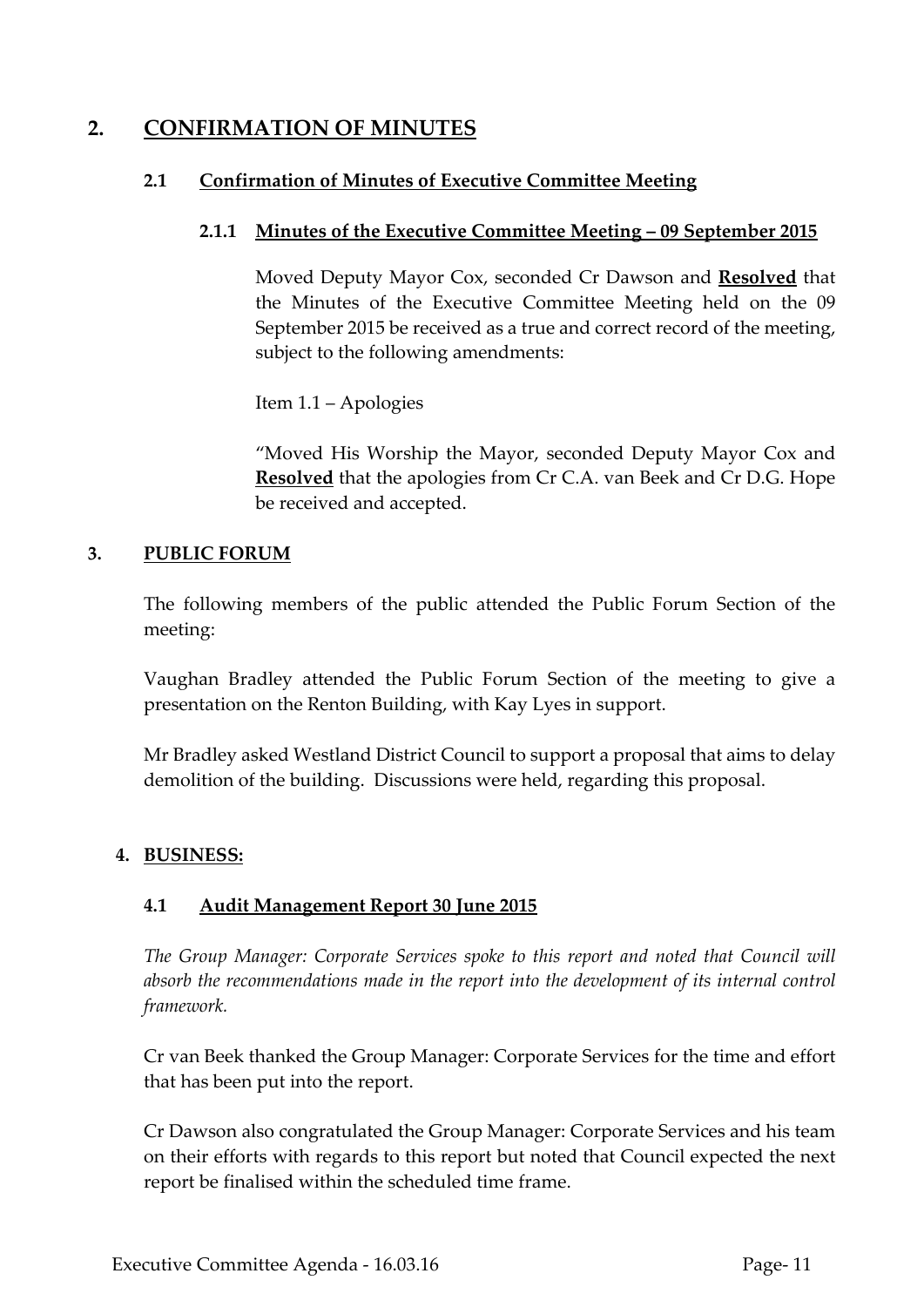The following items were discussed:

- Financial sustainability
- Rates Review
- Assets Missed and Found
- Level of Transparency
- Building Insurance
- Independent Review
- Risk Management
- Financial Stability of Council

Moved Cr Montagu, seconded Cr van Beek and **Resolved** that the 'Audit Management Report 30 June 2015' be received.

# **4.2 Executive Committee Work Plan**

*The Group Manager; Corporate Services spoke to this item.*

The Group Manager: Corporate Services suggested that the next Executive Committee Meeting be scheduled for March, and suggested that there would be a requirement for three to five meetings this calendar year.

# **5. MATTERS TO BE CONSIDERED IN THE 'PUBLIC EXCLUDED SECTION'**

Moved Deputy Mayor Cox, seconded Mayor Havill and **Resolved** that Council exclude the public in accordance with Section 48, Local Government Official Information and Meetings Act 1987 at 5.22 pm.

Council is required to move that the public be excluded from the following parts of the proceedings of this meeting, namely:

# **5.1 Confidential Minutes**

The general subject of the matters to be considered while the public are excluded, the reason for passing this resolution in relation to each matter and the specific grounds under Section 48(1)(a) and (d) of the Local Government Official Information and Meetings Act 1987 for the passing of this resolution are as follows:

| <b>Item</b><br>No. | Minutes/<br>Report of | General subject of<br>each matter to be<br>considered | Reason for passing this<br>resolution in relation<br>to each matter | Ground(s) under<br>Section 48(1) for<br>the passing of this<br>resolution |
|--------------------|-----------------------|-------------------------------------------------------|---------------------------------------------------------------------|---------------------------------------------------------------------------|
|                    | <b>Minutes</b>        | Confidential Minutes -<br>11 August 2015              | Good reasons to<br>withhold exists under<br>Section 7.              | $48(1)(a)(i) \& (d)$                                                      |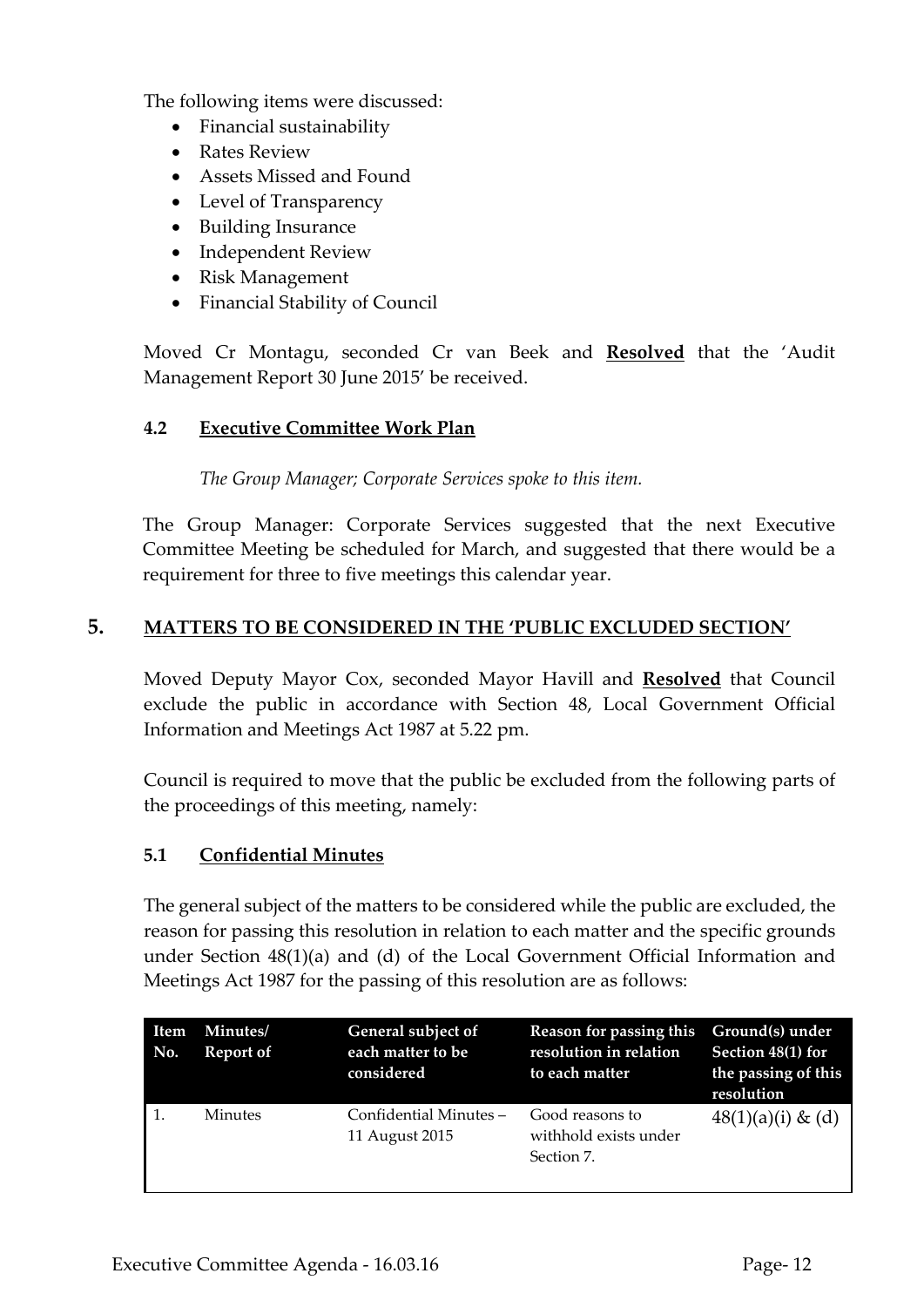This resolution is made in reliance on Section 48(1)(a) of the Local Government Official Information and Meetings Act 1987 and the particular interest or interests protected by Section 6 or 7 of that Act which would be prejudiced by the holding of the whole or relevant part of the proceedings of the meeting in public are as follows:

| No.    | Item                                                    | <b>Section</b>    |
|--------|---------------------------------------------------------|-------------------|
| $-5.1$ | Protection of privacy of natural persons/organisations. | Section $7(2)(a)$ |

Moved Cr Thompson, seconded Mayor Havill and **Resolved** that the business conducted in the "Public Excluded Section" be confirmed and the public be readmitted at 9:51am.

# **MEETING CLOSED AT 9:51 AM**

**\_\_\_\_\_\_\_\_\_\_\_\_\_\_\_\_\_\_\_\_\_\_\_\_\_\_\_\_\_\_\_\_ \_\_\_\_\_\_\_\_\_\_\_\_\_\_\_\_\_\_\_\_\_\_\_\_\_\_\_\_\_**

**Confirmed by:**

**Cr Mark Dawson Date Chair**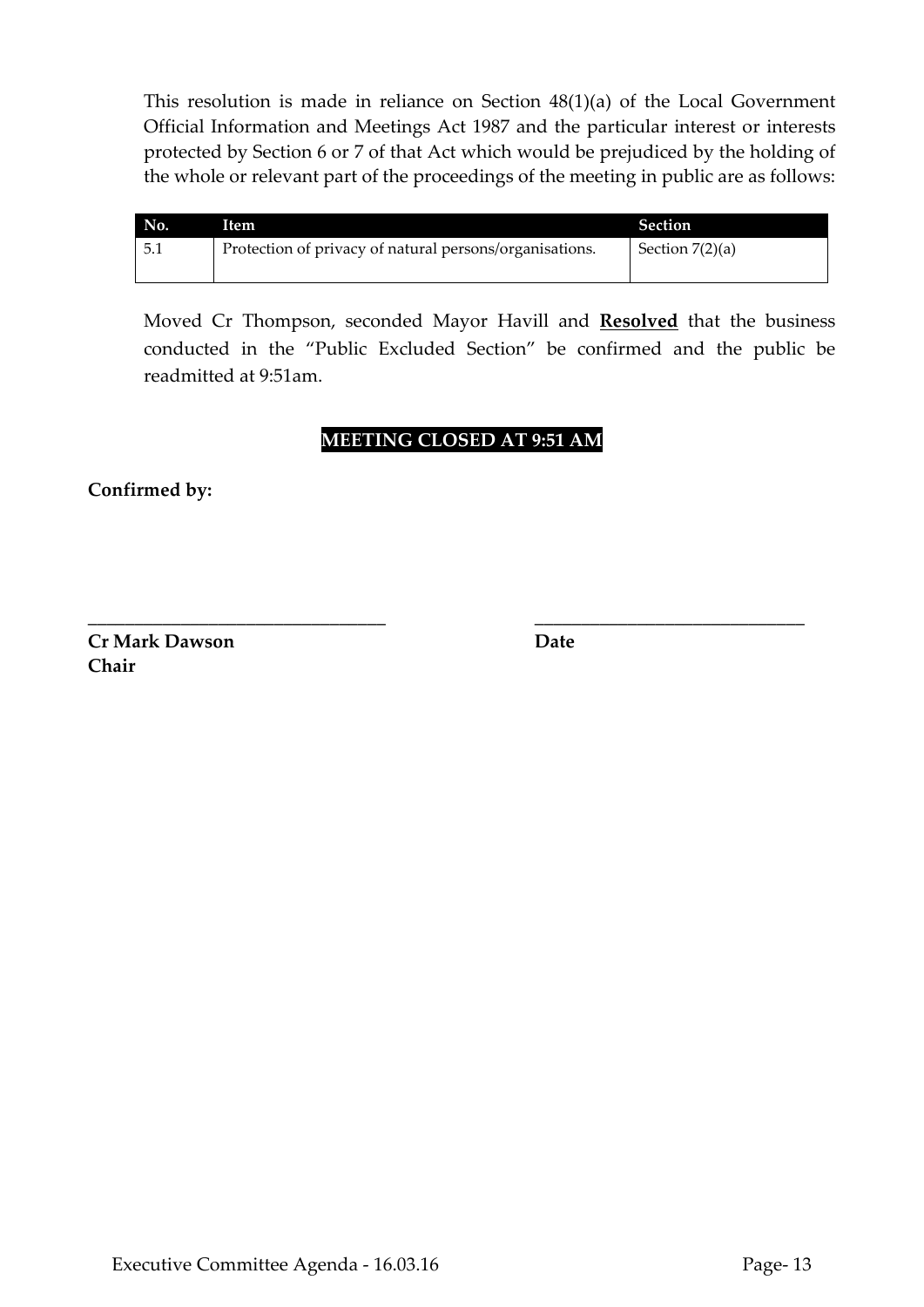



**DATE:** 16 March 2016

**TO:** Executive Committee

**FROM:** Group Manager: Corporate Services

# **WESTLAND HOLDINGS LIMITED: HALF YEAR REPORT TO 31 DECEMBER 2015**

# **1 SUMMARY**

- 1.1 The purpose of this report is to present the Westland Holdings Ltd (WHL) half year report to 31 December 2015.
- 1.2 Council seeks to meet its obligations under the Local Government Act 2002 and the achievement of the District Vision adopted by the Council in September 2014, which will be set out in the next Long Term Plan 2015-25. These are stated on Page 2 of this agenda.
- 1.3 The review of this report is specified in the Committee's Terms of Reference, under Power to Recommend, section e(ii).
- 1.4 This report concludes by recommending that the Committee receives the Westland Holdings Ltd (WHL) half year report to 31 December 2015, attached as **Appendix 1**.

# **2 BACKGROUND**

- 2.1 Section 66 of the Local Government Act 2002 requires that:
	- 2.1.1 Within 2 months after the end of the first half of each financial year, the board of a council-controlled organisation must deliver to the shareholders a report on the organisation's operations during that half year.
	- 2.1.2 The report must include the information required to be included by its statement of intent.
- 2.2 These requirements are also reflected in section 13.3 of the company's constitution.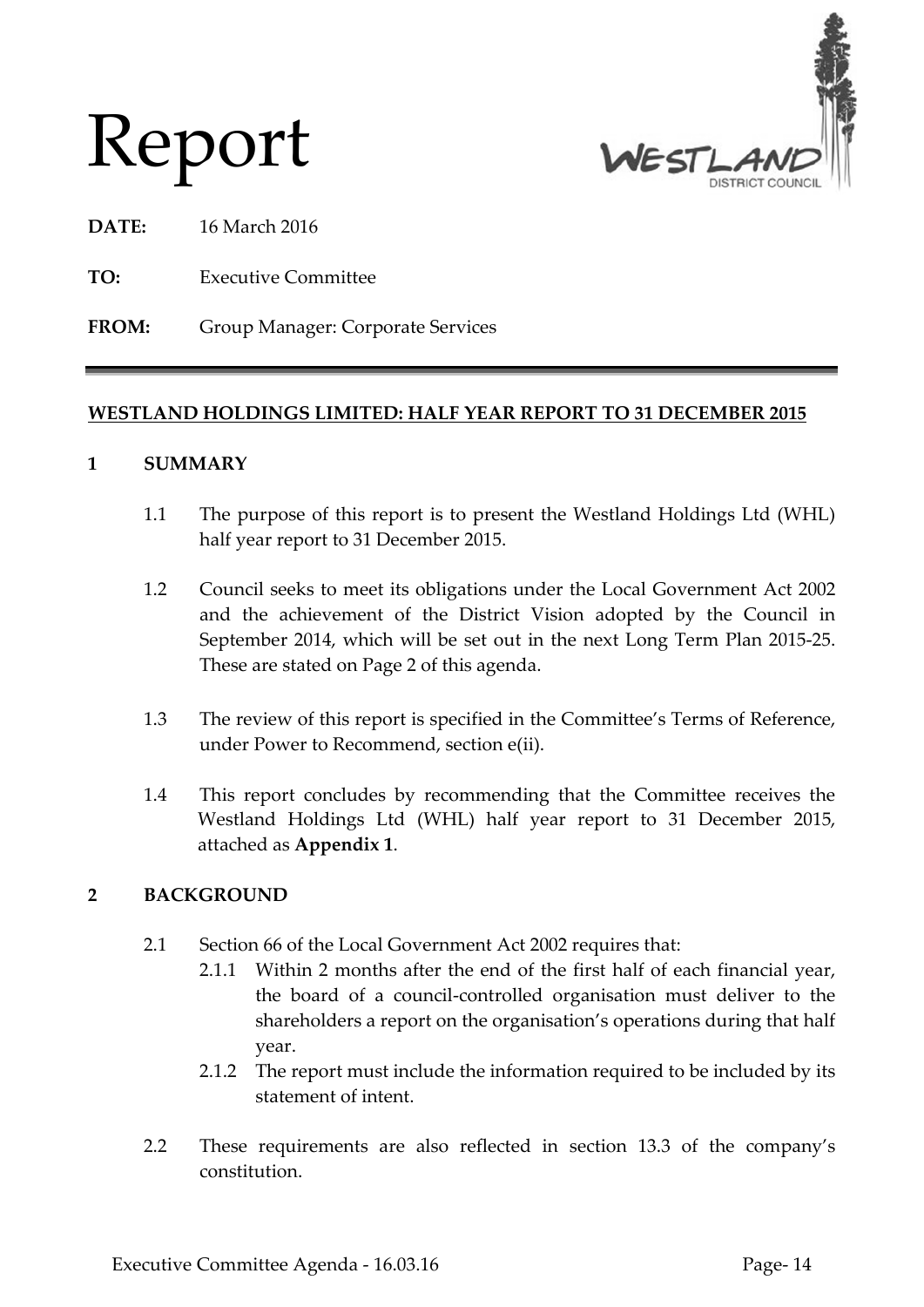# **3 CURRENT SITUATION**

- 3.1 The half year report to 31 December 2015 was received within the statutory timeframe.
- 3.2 WHLs statement of intent (SI) for the three years commencing 1 July 2015 contains the following objectives and targets with regards to reporting:
	- 3.2.1 'To ensure that there is regular and informative reporting of the financial and non-financial performance and risk exposures of WHL and the subsidiary companies.'
	- 3.2.2 'Reports will include financial and non-financial performance.'
- 3.3 The half year report to 31 December 2015 essentially contains financial statements only.
- 3.4 In the past twelve months Council has received presentations from Westroads Limited (WRL) and Westland District Property Limited.
- 3.5 Council was represented at the WRL AGM in November 2015 and the WHL AGM in February 2016.
- 3.6 The SI prescribes that the ratio of shareholders' funds to total assets shall not be less than 50%. As at 31 December 2015 the ratio exceeds 70%.

# **4 RECOMMENDATION**

- A) **THAT** the Committee receives the Westland Holdings Ltd half year report to 31 December 2015, attached as **Appendix 1**.
- B) **THAT** the Committee makes recommendations to the Chair of WHL as to the content of future reports.

# **Gary Borg Group Manager: Corporate Services**

**Appendix 1:** Westland Holdings Ltd half year report to 31 December 2015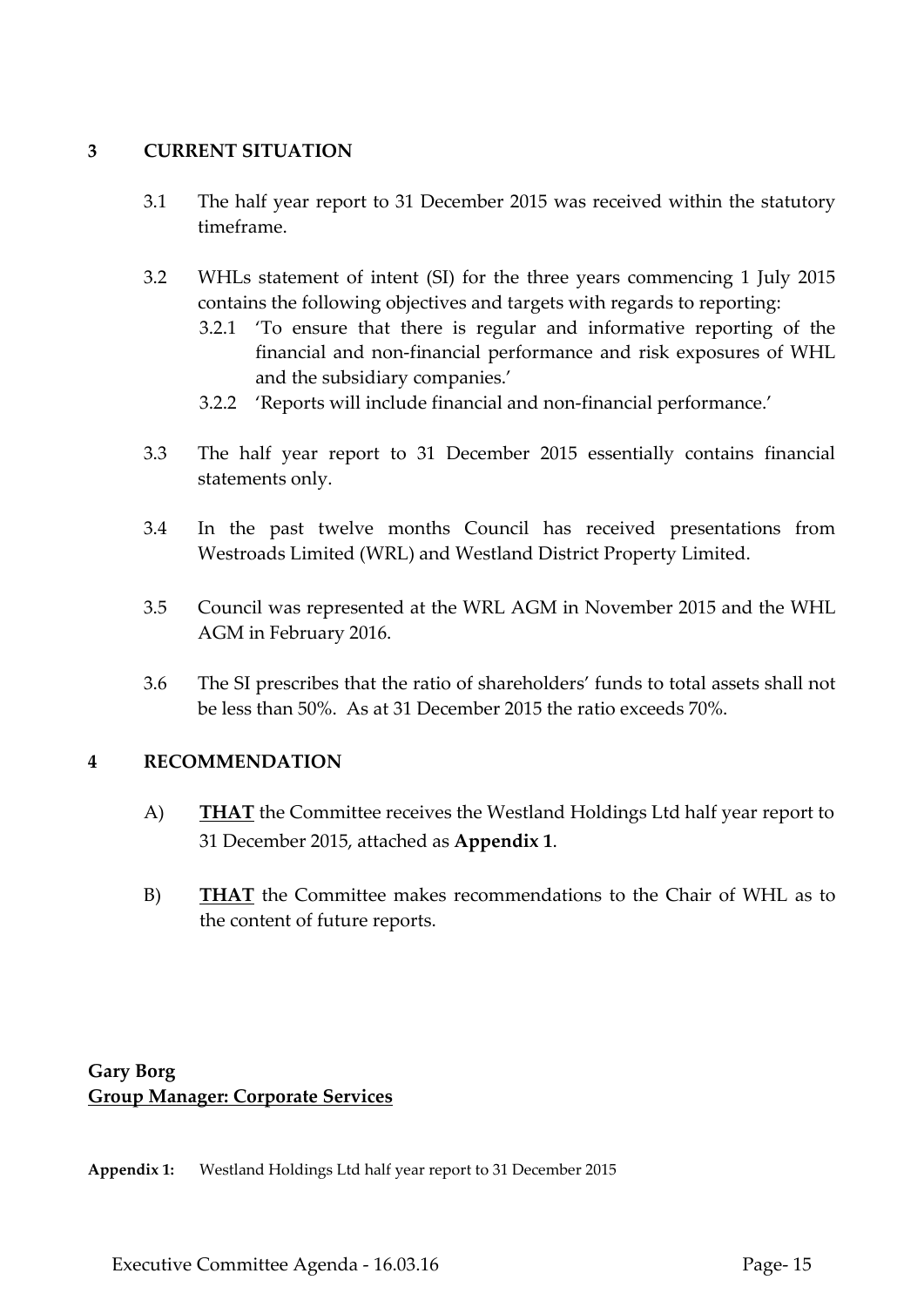

# WESTLAND HOLDINGS LTD (GROUP)

# HALF YEARLY REPORT

For The 6 Months Ended 31 December 2015

Executive Committee Agenda - 16.03.16 Page- 16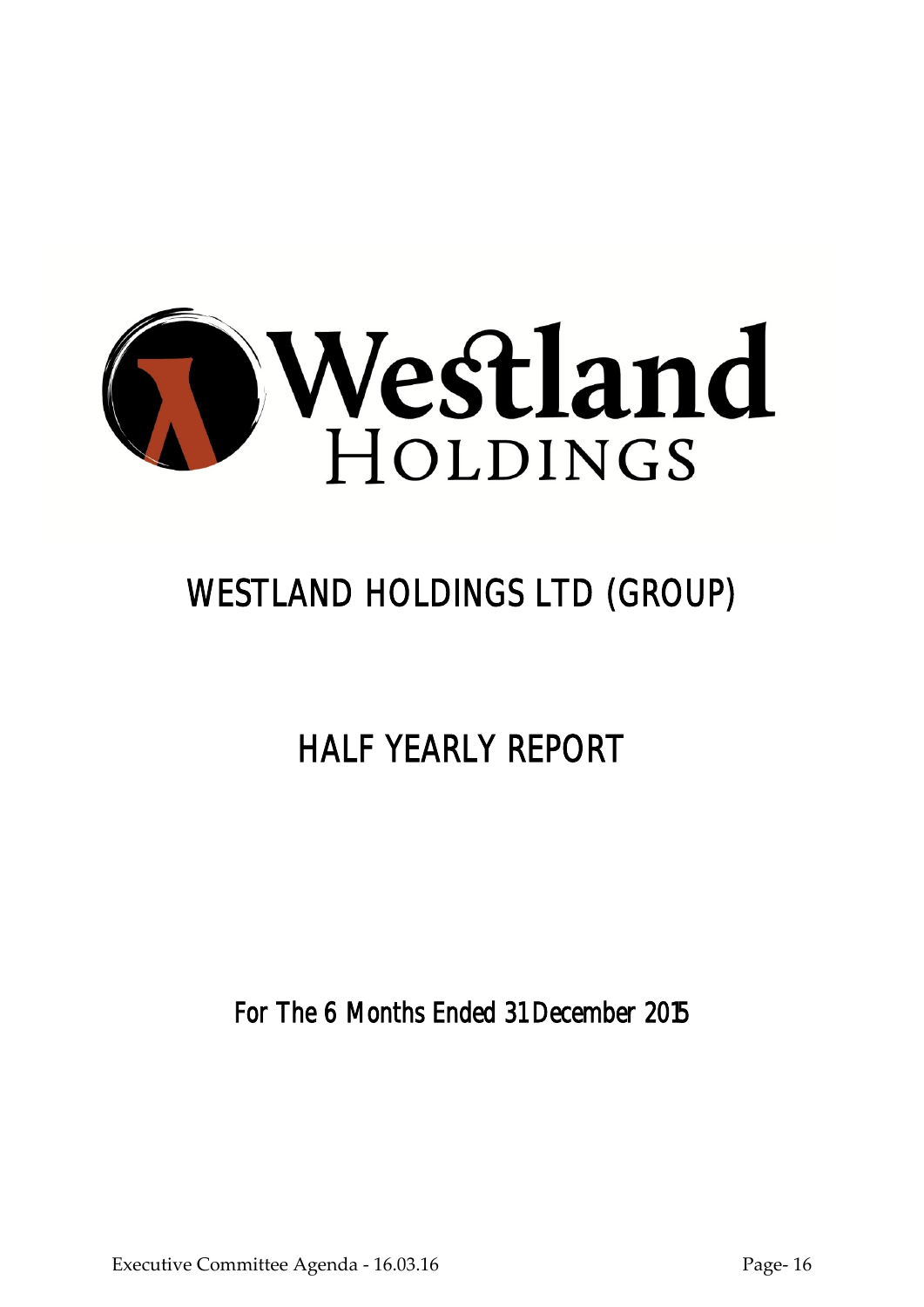# **DIRECTORS REPORT**

The Directors of Westland Holdings Ltd (Group) hereby present the unaudited Half Yearly Report for the six months ended 31 December 2015.

# **Principal Activities**

The Company is a holding company for the various commercial interests of the Westland District Council. It currently has 3 operating subsidiaries which it owns 100% of, namely

- Westroads Ltd
- Hokitika Airport Ltd &
- Westland District Property Ltd

# **Review of Operations**

|                                                                    | Group         | Group       |
|--------------------------------------------------------------------|---------------|-------------|
|                                                                    | <b>Dec 15</b> | Dec 14      |
|                                                                    | \$000         | \$000       |
| Result for the period ended 31 December 2015                       |               |             |
| Net Proft/(Loss before Taxation)                                   | 581           | 475         |
| Income Taxation                                                    | 163           | <u> 132</u> |
| Net Profit (Loss) after Taxation and total<br>comprehensive income | 418           | 343         |

# **Dividend**

No dividend has been declared for the period ended 31 December 2015 at this stage.

For and on behalf of the Board

G P King Chairman *29 February 2016*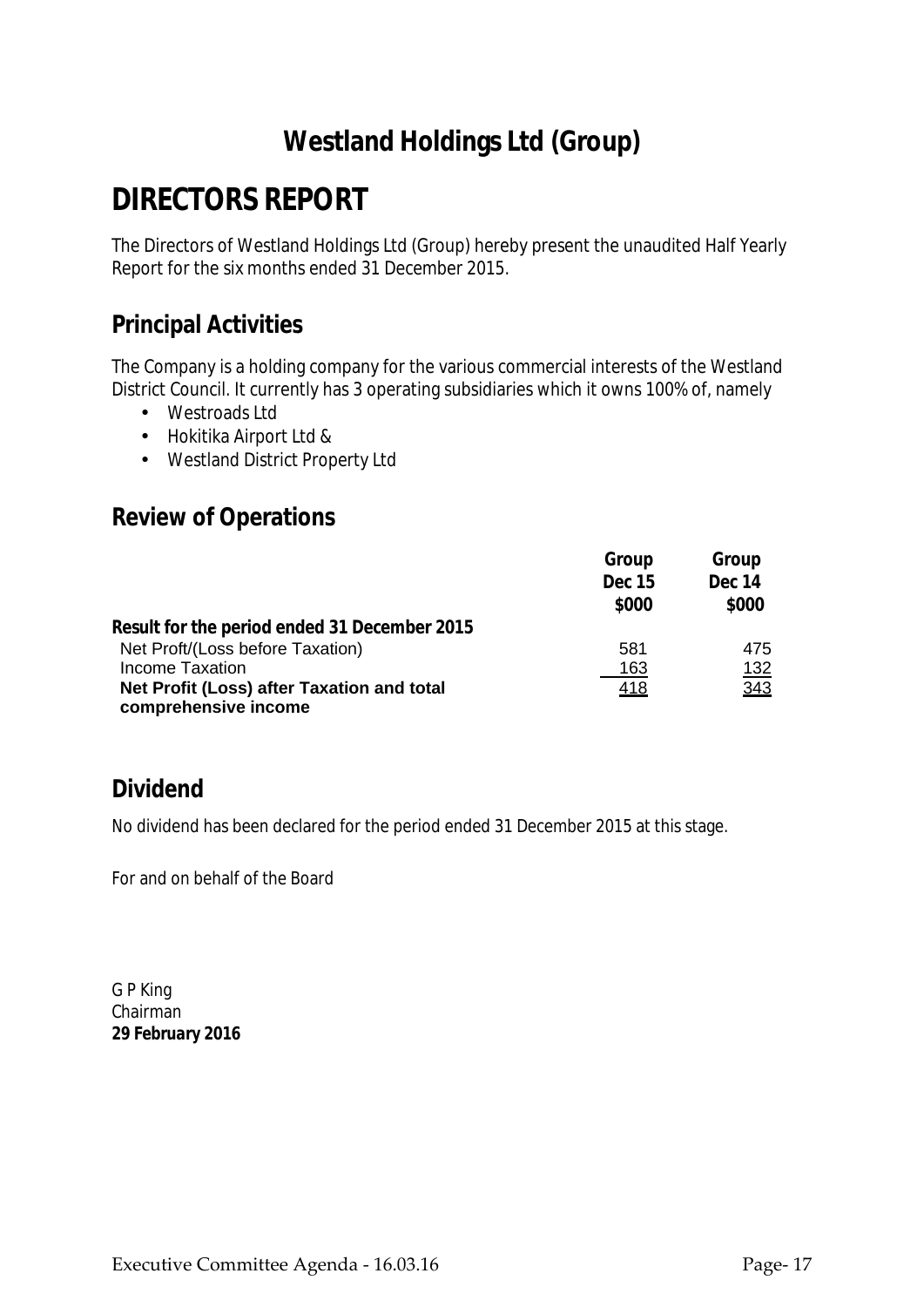# **WESTLAND HOLDINGS LTD (GROUP) STATEMENT OF COMPREHENSIVE INCOME For the period 1 July 2015 to 31 December 2015**

**Group Group 2015 2014 \$000 \$000** Revenue 7,415 Cost of Sales 4,879 **Gross Profit** *3,884 2,536* Other Income 65 Administrative Expenses 2,017 **Results from operations** *769 584* Interest Received 5 5 Interest Paid 114 **Net finance costs** *188 109* Profit before Income Tax 681 475 Income tax expense 163 132 **Profit for the period 418 343** Other Comprehensive Income **- - Total Comprehensive Income 418 343**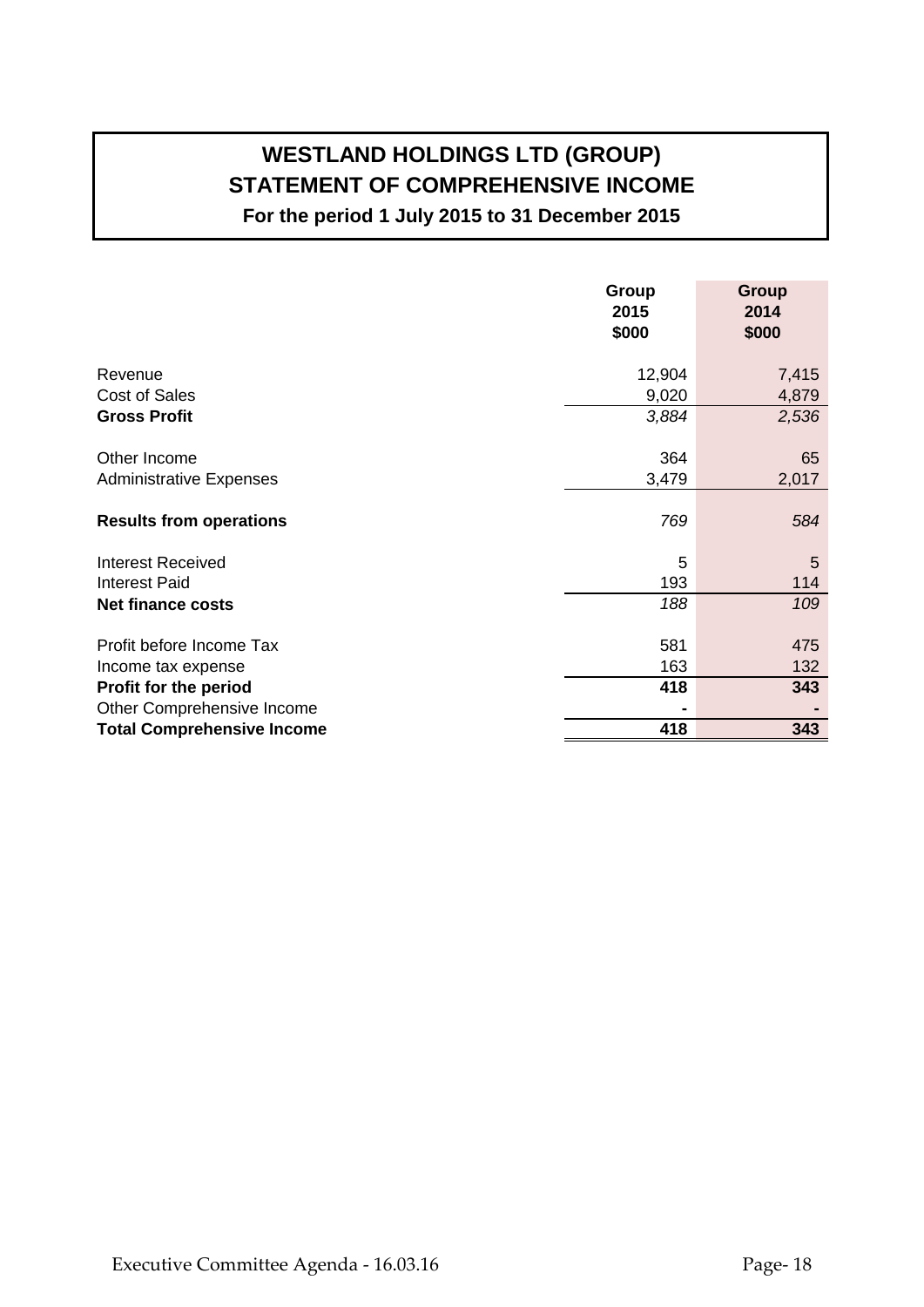# **WESTLAND HOLDINGS LTD (GROUP) STATEMENT OF FINANCIAL POSITION**

**as at 31 December 2015**

|                                            | <b>Note</b> | Group<br>31 Dec'15<br>\$000 | <b>Group</b><br>31 Dec'14<br>\$000 |
|--------------------------------------------|-------------|-----------------------------|------------------------------------|
| <b>EQUITY</b>                              |             |                             |                                    |
| Share capital                              |             | 8,695                       | 8,695                              |
| <b>Asset Revaluation Reserve</b>           |             | 831                         | 831                                |
| <b>Retained Earnings Brought Forward</b>   |             | 2,824                       | 2,295                              |
| Current Period Net Profit/(Loss) after Tax |             | 418                         | 343                                |
|                                            |             | 12,768                      | 12,164                             |
| represented by:                            |             |                             |                                    |
| <b>CURRENT ASSETS</b>                      |             |                             |                                    |
| Bank current account                       |             | 346                         | 471                                |
| Receivables                                |             | 2,919                       | 2,439                              |
| Prepayments                                |             | 98                          | 78                                 |
| <b>Tax Refundable</b>                      |             | 4                           | 82                                 |
| Inventory                                  |             | 392                         | 484                                |
| Work in Progress                           |             | 483                         | 127                                |
|                                            |             | 4,242                       | 3,681                              |
| <b>CURRENT LIABILITIES</b>                 |             |                             |                                    |
| <b>Bank Overdraft</b>                      |             | 71                          | 350                                |
| <b>Bank Flexible Facility</b>              |             | 1,150                       | 750                                |
| Accounts payable and accruals              |             | 1,435                       | 1,336                              |
| <b>Current Portion Term Loans</b>          |             | 86                          | 815                                |
| Income in Advance                          |             | 125                         | 177                                |
| <b>Subvention Payment Payable</b>          |             | 136                         | 253                                |
| Tax Payable                                |             | 42                          | 187                                |
| Employee entitlements                      |             | 1,054                       | 865                                |
|                                            |             | 4,099                       | 4,733                              |
| <b>WORKING CAPITAL</b>                     |             | 143                         | (1,052)                            |
| <b>NON-CURRENT ASSETS</b>                  |             |                             |                                    |
| Property, Plant & Equipment                | 1           | 16,190                      | 14,763                             |
| <b>Investment Property</b>                 |             | 798                         | 893                                |
| Term Inventory                             |             | 390                         | 886                                |
| Intangible Assets<br>Deferred tax benefit  |             | 572<br>12                   | 572                                |
|                                            |             | 17,962                      | 17,114                             |
| <b>NON-CURRENT LIABILITIES</b>             |             |                             |                                    |
| Deferred Tax Liability                     |             | 300                         | 274                                |
| Term Loan                                  |             | 5,037                       | 3,624                              |
|                                            |             | 5,337                       | 3,898                              |
|                                            |             | 12,768                      | 12,164                             |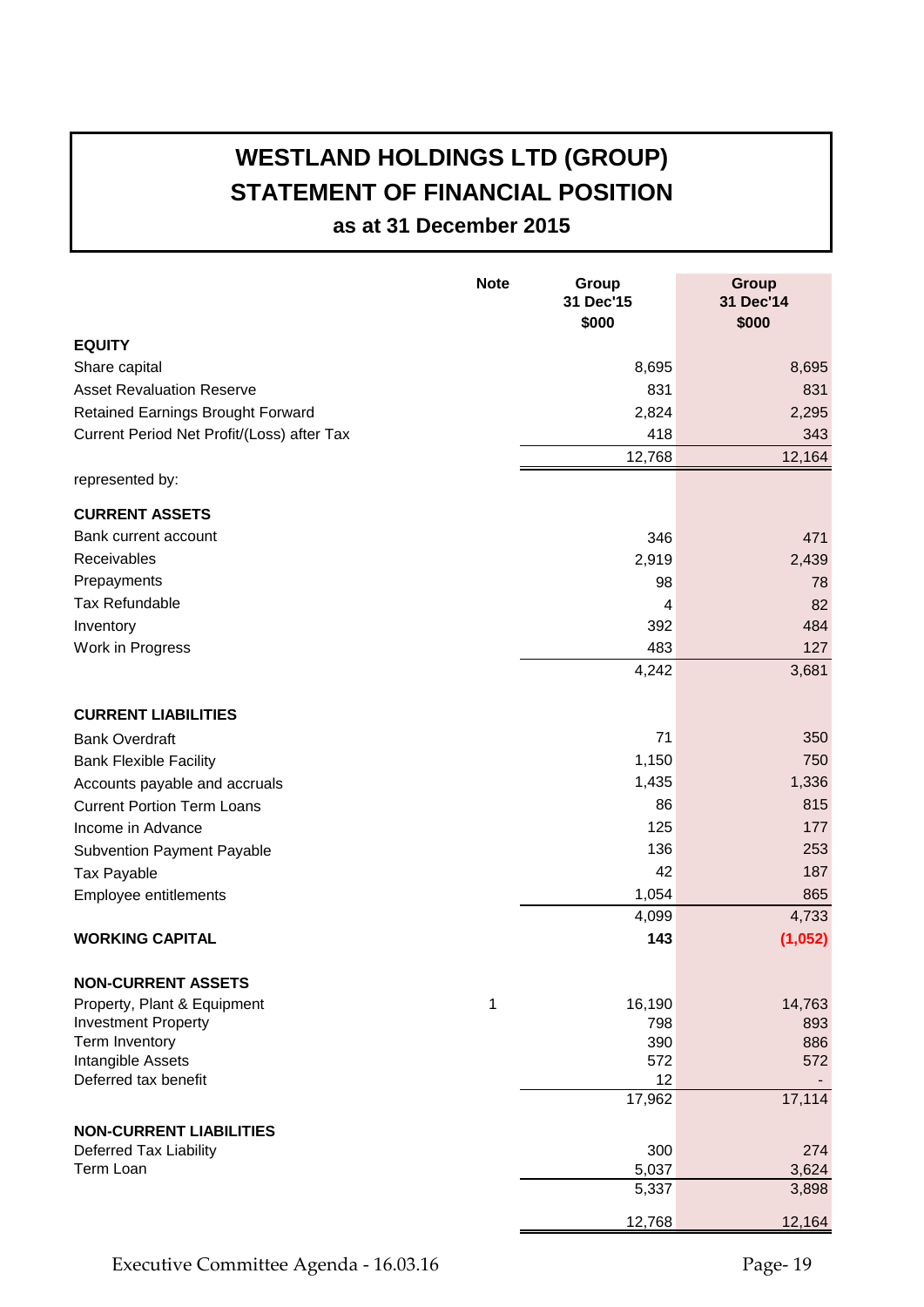# **WESTLAND HOLDINGS LTD (GROUP) STATEMENT OF CASHFLOWS**

**For the period 1 July 2015 to 31 December 2015**

|                                                                       | <b>Note</b> | Group<br>2015<br>\$000 | Group<br>2014<br>\$000 |
|-----------------------------------------------------------------------|-------------|------------------------|------------------------|
| <b>Cash Flows from Operating Activities</b>                           |             |                        |                        |
| Cash was provided from:                                               |             |                        |                        |
| Receipts from customers and other sources                             |             | 13,293                 | 6,792                  |
| Sale of Development Land                                              |             | 375                    |                        |
| Income Tax Refunded                                                   |             | 2                      |                        |
| Interest received                                                     |             | 5                      | 5                      |
| <b>Total Cash Inflows from Operating Activities</b>                   |             | 13,675                 | 6,797                  |
| Cash was disbursed to:                                                |             |                        |                        |
| Payments to employees and suppliers                                   |             | 12,023                 | 6,072                  |
| Income taxes paid                                                     |             | 158                    | 138                    |
| Purchase & Development Land Costs                                     |             | 1                      | 34                     |
| Purchase of Term Inventory                                            |             |                        | 1                      |
| Interest paid                                                         |             | 193                    | 111                    |
| <b>Total Cash Outflows from Operating Activities</b>                  |             | 12,375                 | 6,356                  |
| <b>Net Cash Inflow from Operating Activities</b>                      | 2           | 1,300                  | 441                    |
| <b>Cashflows from Financing Activities</b><br>Cash was provided from: |             |                        |                        |
| Proceeds of Bank Advances                                             |             | 1,731                  | 2,400                  |
| <b>Total Cash Inflows from Financing Activities</b>                   |             | 1,731                  | 2,400                  |
|                                                                       |             |                        |                        |
| Cash was applied to:                                                  |             |                        |                        |
| Repayment of Loans                                                    |             | 499                    | 252                    |
| <b>Total Cash Outflows from Financing Activities</b>                  |             | 499                    | 252                    |
| Net Cash Inflow/(Outflow) from Financing Activities                   |             | 1,232                  | 2,148                  |
| <b>Cashflows to Investing Activities</b><br>Cash was provided from:   |             |                        |                        |
| Proceeds from sale of property, plant and equipment                   |             | 446                    | 236                    |
| <b>Total Cash Inflows from Investing Activities</b>                   |             | 446                    | 236                    |
| Cash was applied to:<br>Purchase of property, plant and equipment     |             | 2,393                  | 2,972                  |
| Purchase of goodwill                                                  |             | 0                      | 150 <sub>2</sub>       |
| <b>Total Cash Outflows from Investing Activities</b>                  |             | 2,393                  | 3,122                  |
| <b>Net Cash Outflow from Investing Activities</b>                     |             | (1, 947)               | (2,886)                |
| <b>Net Decrease in Cash Held</b>                                      |             | 585                    | (297)                  |
| Cash & cash equivalents at 1 July                                     |             | (310)                  | 418                    |
| Cash & cash equivalents at 31 December                                |             | 275                    | 121                    |
| Made up of:                                                           |             |                        |                        |
| Cash                                                                  |             | 346                    | 471                    |
| <b>Bank Overdraft</b>                                                 |             | (71)                   | (350)                  |
| Executive Committee Agenda - 16.03.16                                 |             | 275                    | $20^{21}$<br>$Page-$   |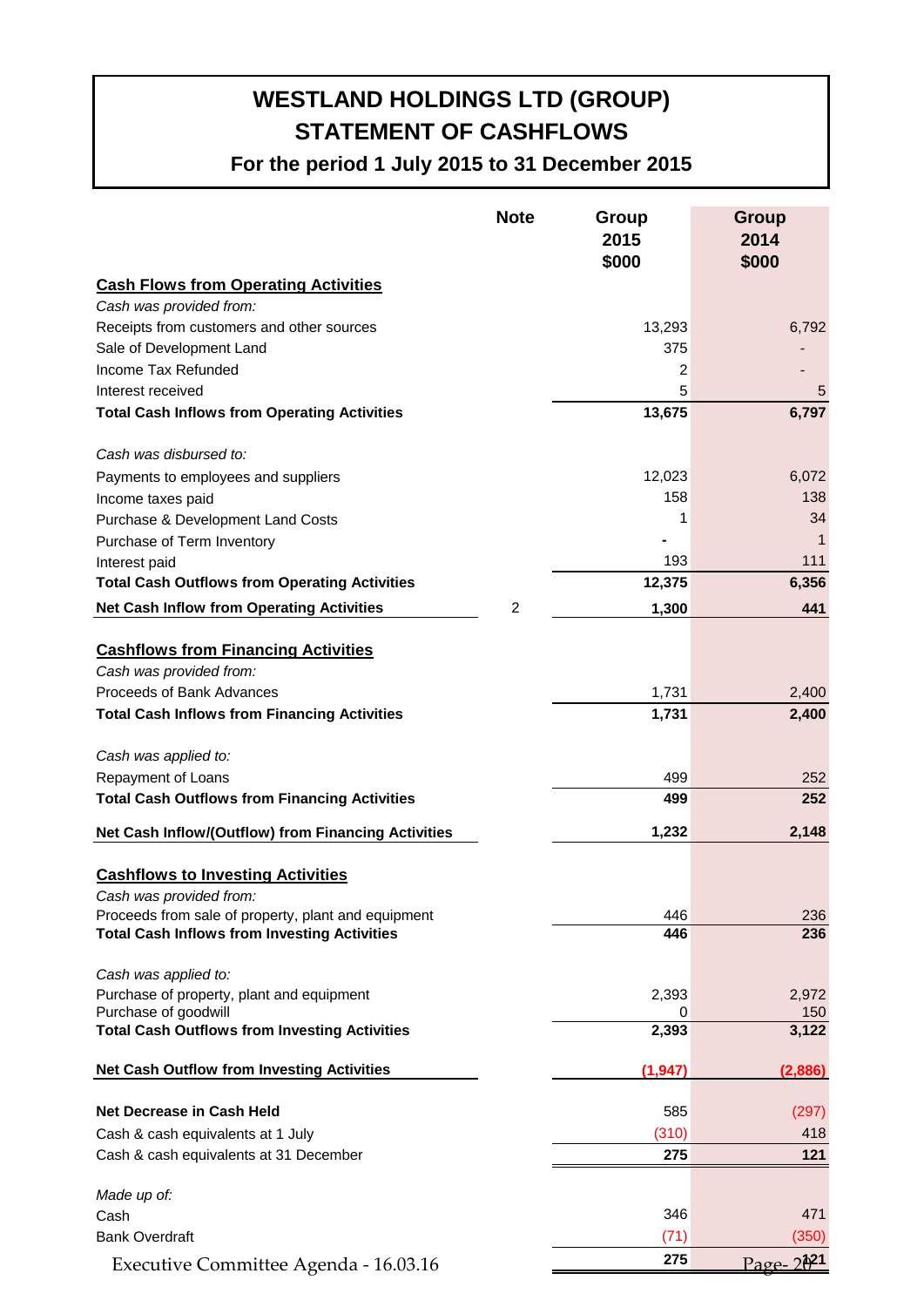# **STATEMENT OF ACCOUNTING POLICIES FOR THE 6 MONTHS ENDED 31 DECEMBER 2015.**

# *REPORTING ENTITY*

Westland Holdings Limited is registered under the Companies Act 1993. Westland Holdings Limited is wholly owned by the Westland District Council.

The company is a Council Controlled Trading Organisation as defined in Section 6(1) of the Local Government Act 2002.

The financial statements of Westland Holdings Limited have been prepared in accordance with the requirements of the Companies Act 1993, the Financial Reporting Act 2013, and the Local Government Act 2002.

The Group consists of Westland Holdings Limited, Hokitika Airport Limited, Westland District Property Limited and Westroads Limited. All group companies are incorporated in New Zealand.

#### *MEASUREMENT BASE*

The accounting principles recognised as appropriate for the measurement and reporting of earnings and financial position on a historical basis are followed by the Group, with the exception of certain items for which specific accounting policies are identified.

#### *ACCOUNTING POLICIES*

Accounting Policies are consistent with those published in annual Financial Statements except the treatment of the provision of employee entitlements which are not split between current and non-current and isreported as current liability only and that investment properties have not been revalued during this period. Interim Financial Statements are prepared in accordance with Financial Reporting Standard no. 24

#### **CHANGES IN ACCOUNTING POLICIES**

Other than mentioned above, there have been no changes in accounting policies. All policies have been applied consistently during the period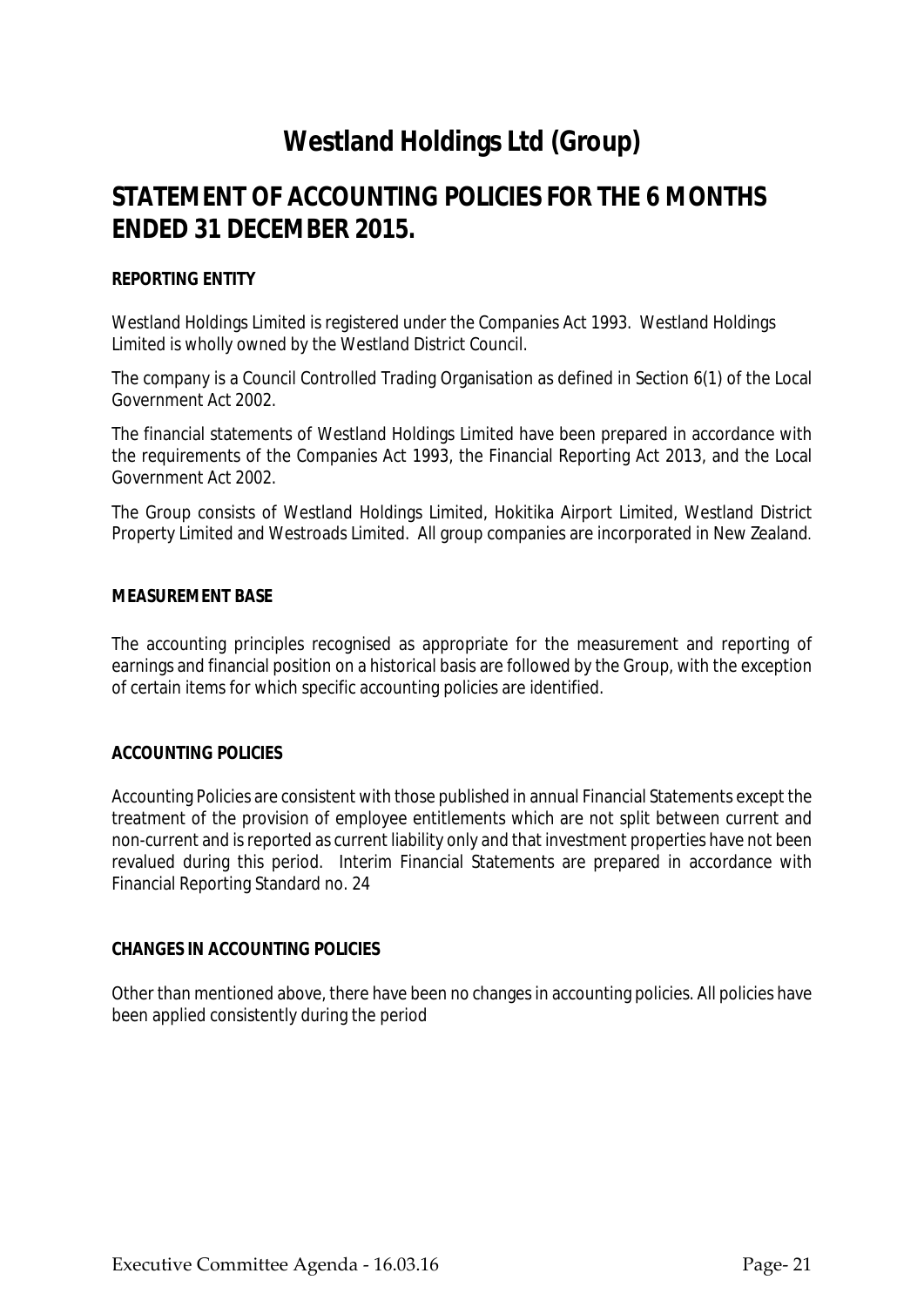# **NOTES TO THE FINANCIAL STATEMENTS FOR THE 6 MONTHS ENDED 31 DECEMBER 2015**

# **1. PROPERTY, PLANT & EQUIPMENT**

|                                       | Group<br><b>Dec 15</b><br>\$000 | Group<br>Dec 14<br>\$000 |
|---------------------------------------|---------------------------------|--------------------------|
| Land & Buildings                      | 5,160                           | 4,849                    |
| Less accumulated depreciation         | <u>512</u><br>4,649             | $\frac{406}{4,443}$      |
| Plant, Equipment & Motor Vehicles     | 17,886                          | 15,319                   |
| Less accumulated depreciation         | $\frac{8,449}{9,437}$           | 7,232<br>8,087           |
| <b>Office Furniture and Equipment</b> | 410                             | 364                      |
| Less accumulated depreciation         | 350<br>60                       | $\frac{321}{43}$         |
| <b>Airport Runway Infrastructure</b>  | 2,422                           | 2,400                    |
| Less accumulated depreciation         | <u>403</u><br>2,019             | <u>358</u><br>2,042      |
| <b>Asset under Construction</b>       | 25                              | 148                      |
| <b>Total Fixed</b><br><b>Assets</b>   | <u>16,190</u>                   | <u>14,763</u>            |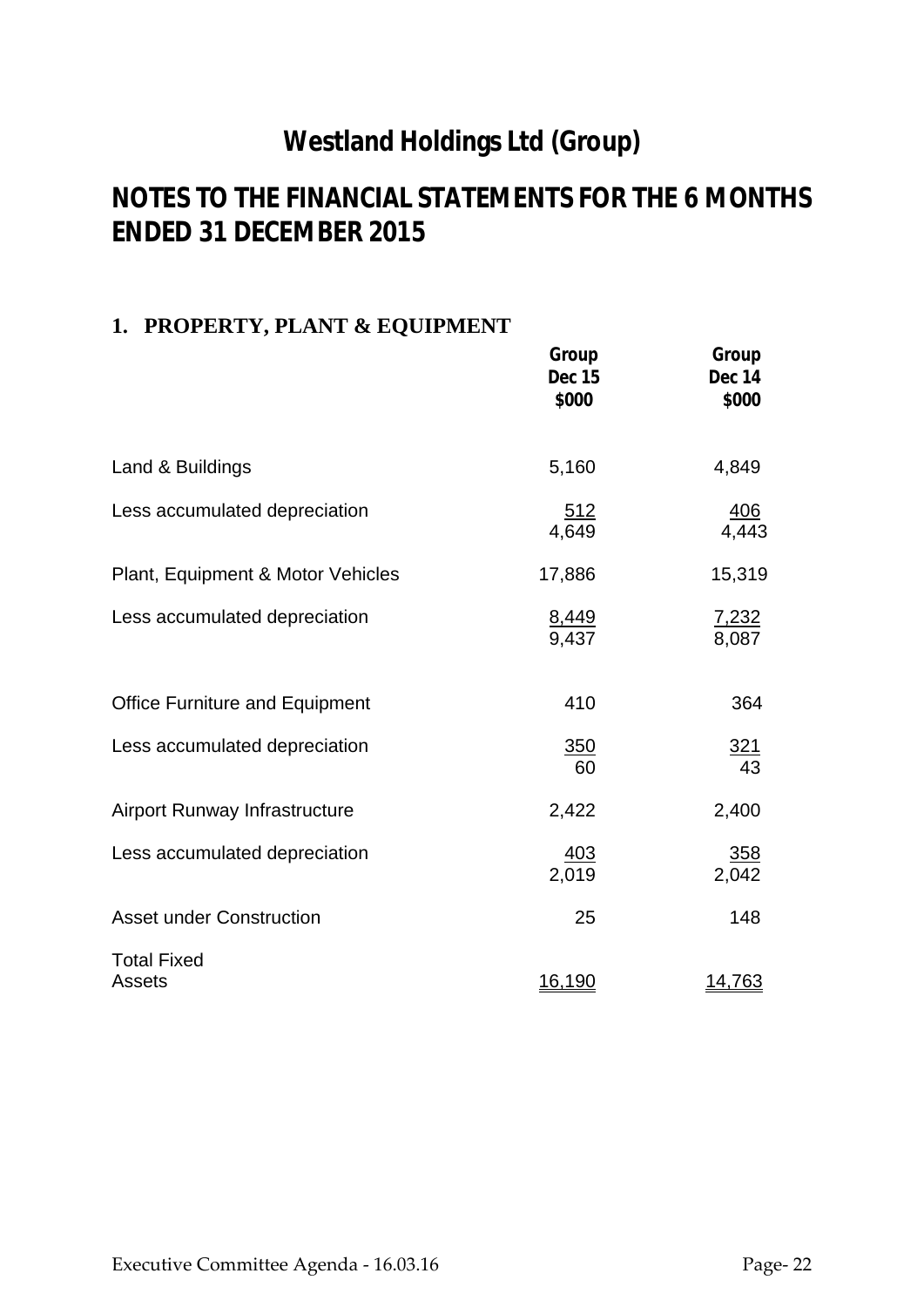# **2. RECONCILIATION OF NET PROFIT AFTER TAXATION WITH CASH INFLOW FROM OPERATING ACTIVITIES**

|                                                                                      | Group<br><b>Dec 15</b><br>\$000 | Group<br>Dec 14<br>\$000 |
|--------------------------------------------------------------------------------------|---------------------------------|--------------------------|
| <b>Reported surplus after taxation</b>                                               | 418                             | 343                      |
| Add(less) non cash items:                                                            |                                 |                          |
| Depreciation<br>Loss (Gain) on Disposal                                              | 872<br><u>43</u>                | 742<br>(39)              |
|                                                                                      | 1,333                           | 1,046                    |
| Add (Less) items classified as Investment Activities:                                |                                 |                          |
| <b>Capital Creditors</b>                                                             | $\frac{23}{23}$                 | (91)<br>(91)             |
| Movement in working capital:                                                         |                                 |                          |
| Movement in tax                                                                      | (12)                            | 12                       |
| Increase (decrease) in Accounts Payable &<br>Employee Provisions & Income in advance | (332)                           | 292                      |
| (Increase) decrease in Receivables, Prepayments<br>& Work in Progress                | 314                             | (746)                    |
| (Increase) decrease in term inventory                                                | (1)                             |                          |
| (Increase) decrease in inventory                                                     | (25)<br>(56)                    | <u>72)</u><br>(514)      |
| Net cash inflow from operating activities                                            | 1,300                           | <u>441</u>               |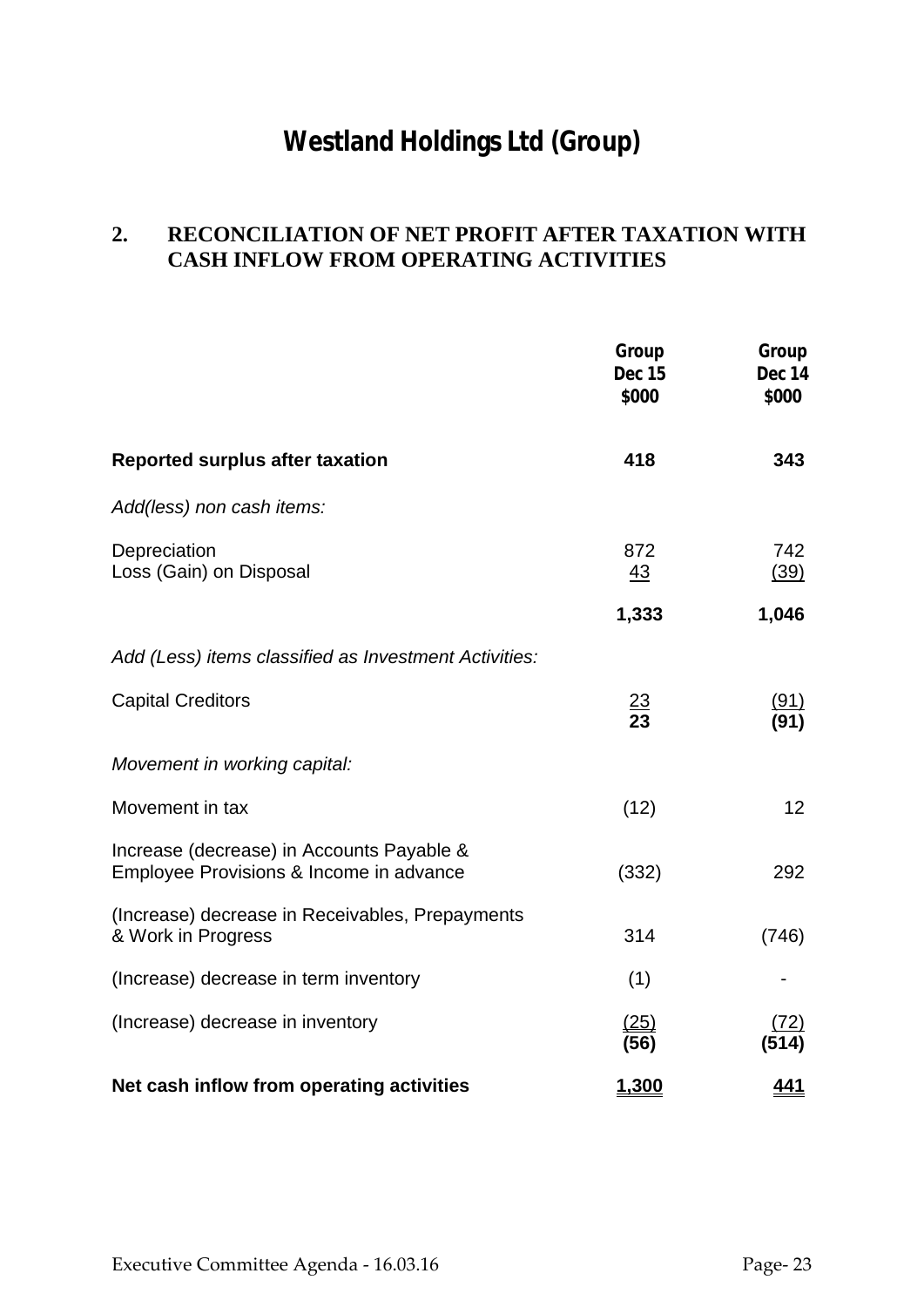



**DATE:** 16 March 2016

**TO:** Executive Committee

**FROM:** Group Manager: Corporate Services

# **WESTLAND HOLDINGS LIMITED: DRAFT STATEMENT OF INTENT 1 JULY 2016**

# **1 SUMMARY**

- 1.1 The purpose of this report is to present the Westland Holdings Ltd (WHL) draft Statement of Intent (SI) for the 3 years commencing 1 July 2016.
- 1.2 Council seeks to meet its obligations under the Local Government Act 2002 and the achievement of the District Vision adopted by the Council in September 2014, which will be set out in the next Long Term Plan 2015-25. These are stated on Page 2 of this agenda.
- 1.3 The review of this report is specified in the Committee's Terms of Reference, under Power to Recommend, section e(i).
- 1.4 This report concludes by recommending that the Committee receives the Westland Holdings Ltd draft Statement of Intent for the 3 years commencing 1 July 2016, attached as **Appendix 1**.

# **2 BACKGROUND**

- 2.1 The statutory provisions concerning a SI are contained in Schedule 8 of the Local Government Act 2002.
- 2.2 Sch. 8(1) outlines the purpose of the SI, being to:
	- 2.2.1 state publicly the activities and intentions of a council-controlled organisation for the year and the objectives to which those activities will contribute; and
	- 2.2.2 provide an opportunity for shareholders to influence the direction of the organisation; and
	- 2.2.3 provide a basis for the accountability of the directors to their shareholders for the performance of the organisation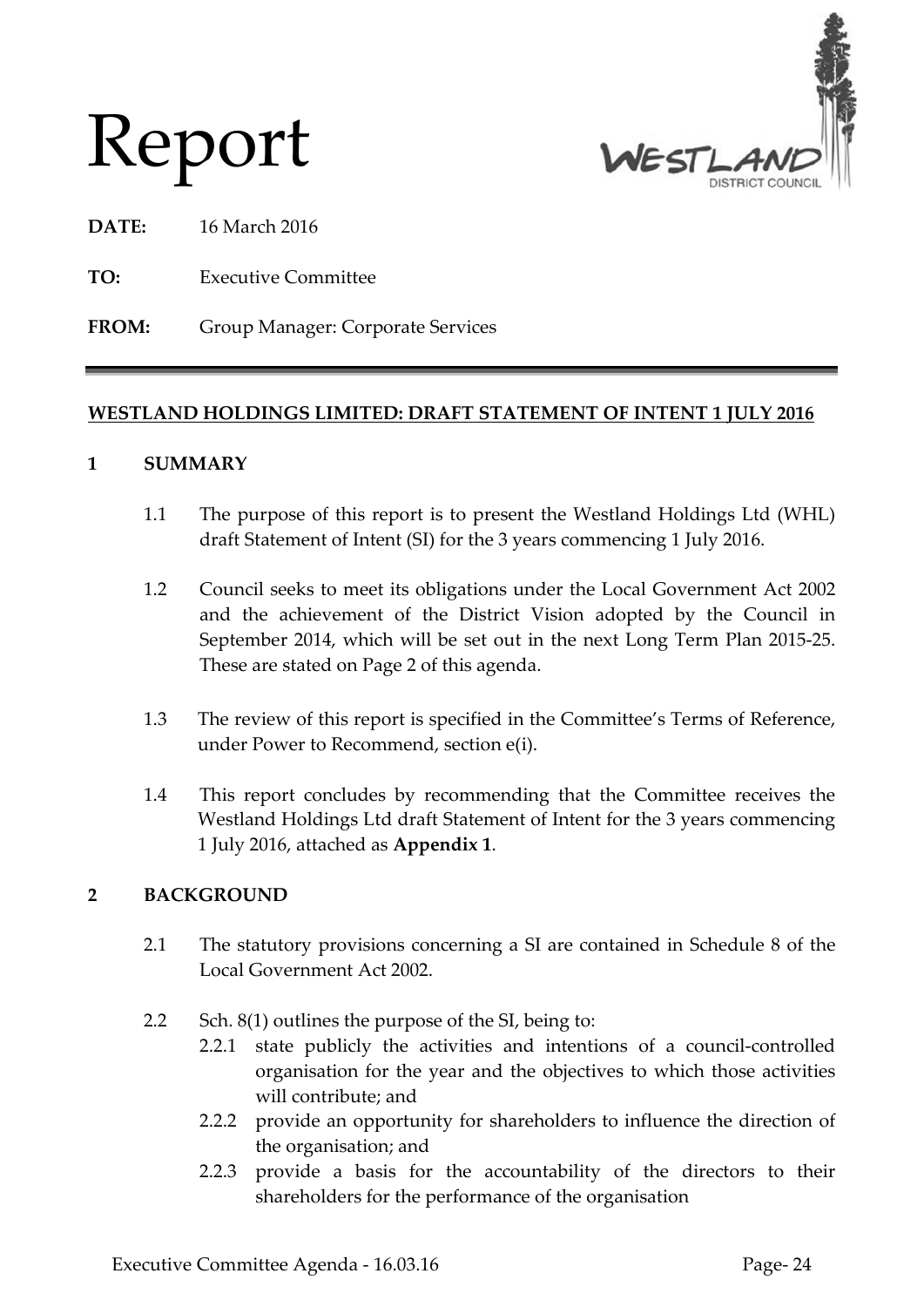2.3 Sch. 8(2) requires that the board of a council-controlled organisation must deliver to its shareholders a draft statement of intent on or before 1 March each year.

# **3 CURRENT SITUATION**

- 3.1 The WHL draft SI for the 3 years commencing 1 July 2016 was received within the statutory timeframe.
- 3.2 The content of the draft SI meets the requirements of the Act.
- 3.3 This review provides the Committee, on behalf of Council as shareholder, the opportunity to agree a performance monitoring framework and continue to develop its relationship with its CCOs.

# **4 RECOMMENDATION**

- A) **THAT** the Committee receives the Westland Holdings Ltd draft Statement of Intent for the 3 years commencing 1 July 2016, attached as **Appendix 1**.
- B) **THAT** the Committee makes recommendations to the Chair of WHL regarding matters for the Board to consider for the final SI.

# **Gary Borg Group Manager: Corporate Services**

**Appendix 1:** Westland Holdings Ltd Draft Statement of Intent for the 3 years commencing 1 July 2016.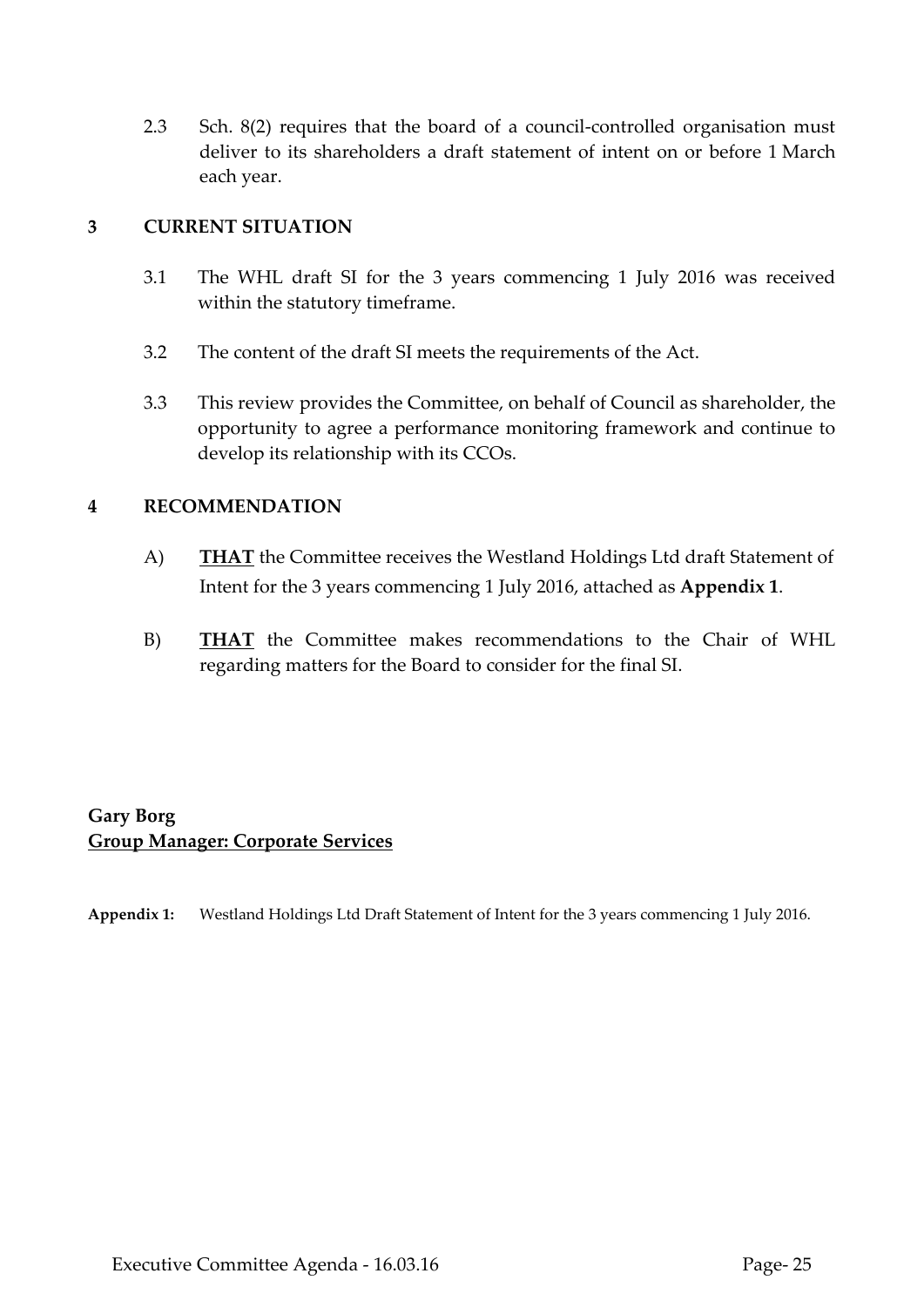

**WESTLAND HOLDINGS LIMITED**

**HOKITIKA AIRPORT LIMITED WESTROADS LIMITED WESTLAND DISTRICT PROPERTY LIMITED**

**STATEMENT OF INTENT FOR THE THREE YEARS COMMENCING 1 JULY 2016**

Westland

Page 1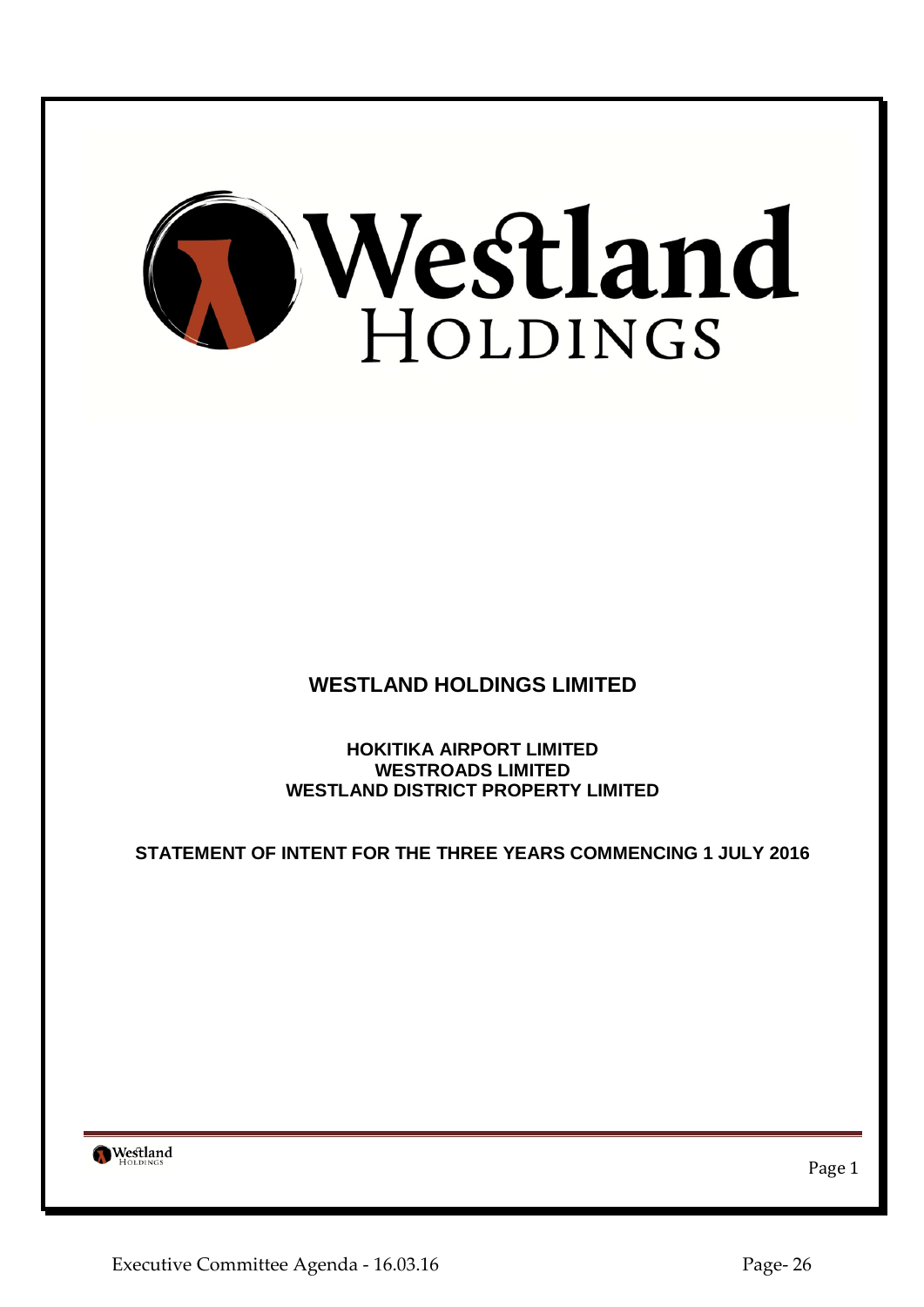- 1. INTRODUCTION
- 2. COMPANY MISSION
- 3. THE OBJECTIVES OF THE COMPANY
- 4. GOVERNANCE APPROACH
- 5. NATURE AND SCOPE OF ACTIVITIES
- 6. SHAREHOLDING
- 7. ACCOUNTING POLICIES
- 8. PERFORMANCE TARGETS
- 9. DISTRIBUTION
- 10. REPORTING TO SHAREHOLDERS
- 11. ACQUISITION PROCEDURES
- 12 COMPENSATION
- 13 ESTIMATED VALUE OF INVESTMENT
- 14 OTHER MATTERS



Page 2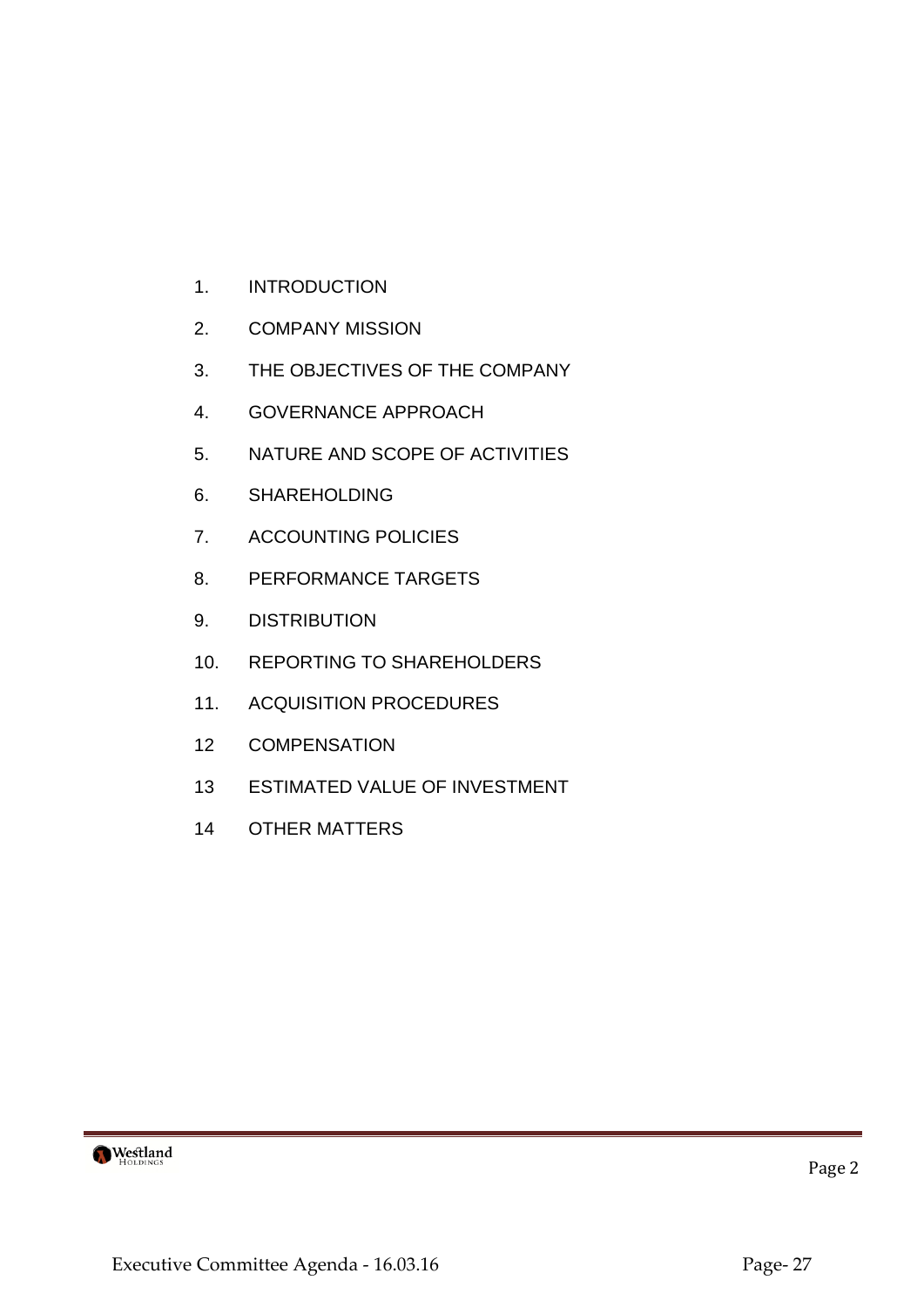# **WESTLAND HOLDINGS LIMITED**

# **1. INTRODUCTION**

This Statement of Intent ("SI") is prepared in accordance with Section 64 and Schedule 8 of the Local Government Act 2002.

The SI specifies for Westland Holdings Limited ("WHL") and its subsidiaries the objectives, the nature and scope of the activities to be undertaken, and the performance targets and other measures by which the performance of the group may be judged in relation to its objectives, amongst other requirements.

The process of negotiation and determination of an acceptable SI is a public and legally required expression of the accountability relationship between the company and its sole shareholder, the Westland District Council ("WDC"). The SI is reviewed annually with the WDC and covers a three year period commencing 1 July 2016.

WHL achieves the following Community Outcome to support Westland District Council's Long Term Plan 2015-25:

ECONOMY: *A thriving, resilient and innovative economy creating opportunities for growth and employment.*

#### **2. COMPANY MISSION**

**Investing in, and promoting the establishment of, key infrastructure assets in a commercially viable manner to assist the development of Westland. WHL supports the Westland District Council vision to:**

'……facilitate the development of communities within its district through delivery of sound infrastructure, policy and regulation.

This will be achieved by:

- Involving the community and stakeholders.
- Delivering core services that meet community expectations and demonstrate value and quality.
- Proudly promoting, protecting and leveraging our historic, environmental, cultural and natural resource base to enhance lifestyle and opportunity for future generations.

Westland Holdings Ltd. Contributes to Westland's vision by:

Expanding development opportunities and supporting our subsidiaries.

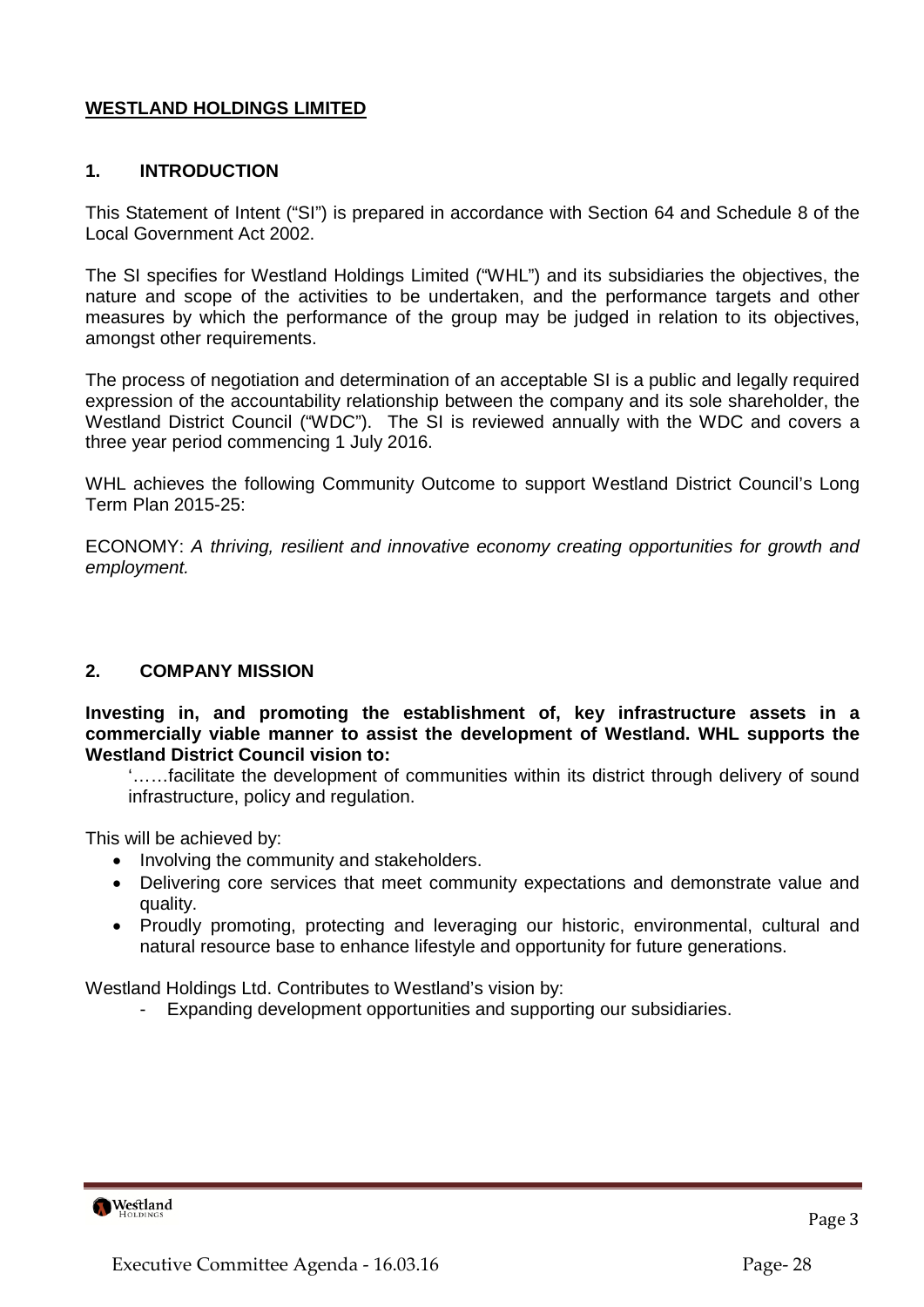# **3 THE OBJECTIVES OF THE COMPANY LGA Schedule 8, 9 (1) (a)**

In addition to the requirements of section 59 of the Local Government Act 2002, the principal objectives of WHL are:

- I. To monitor the performance of each subsidiary company.
- II. To ensure that each subsidiary company has in place active and effective health and safety policies and procedures which provide a safe operating environment for all employees, contractors and affected parties.
- III. To ensure that each subsidiary company operates economically and efficiently, and in accordance with an agreed SI, and to optimize the returns from, and the value of, the subsidiary companies within the parameters set by WDC.
- IV. To ensure, insofar as it is lawfully able and commercially practicable, that the SI of each of the subsidiary companies reflect the policies and objectives of WDC.
- V. To keep WDC informed of matters of substance affecting WHL and the subsidiary companies and, insofar as it is practical and reasonable in the opinion of the directors, provide the opportunity for comment on such matters prior to taking any action.
- VI. To ensure that there is regular and informative reporting of the financial and non-financial performance and risk exposures of WHL and the subsidiary companies.
- VII. To report to WDC on CCO establishment opportunities, and other investment opportunities that have the potential to enhance the economic well-being of the region, and provide an adequate return.
- VIII. To maintain and improve good governance by regularly and constructively appraising the performance of the subsidiary company directorates, maintaining an appropriate monitoring framework and informing WDC prior to the appointment of new directors.
- IX. To support Westland District Council to review or create policies relevant to the Company.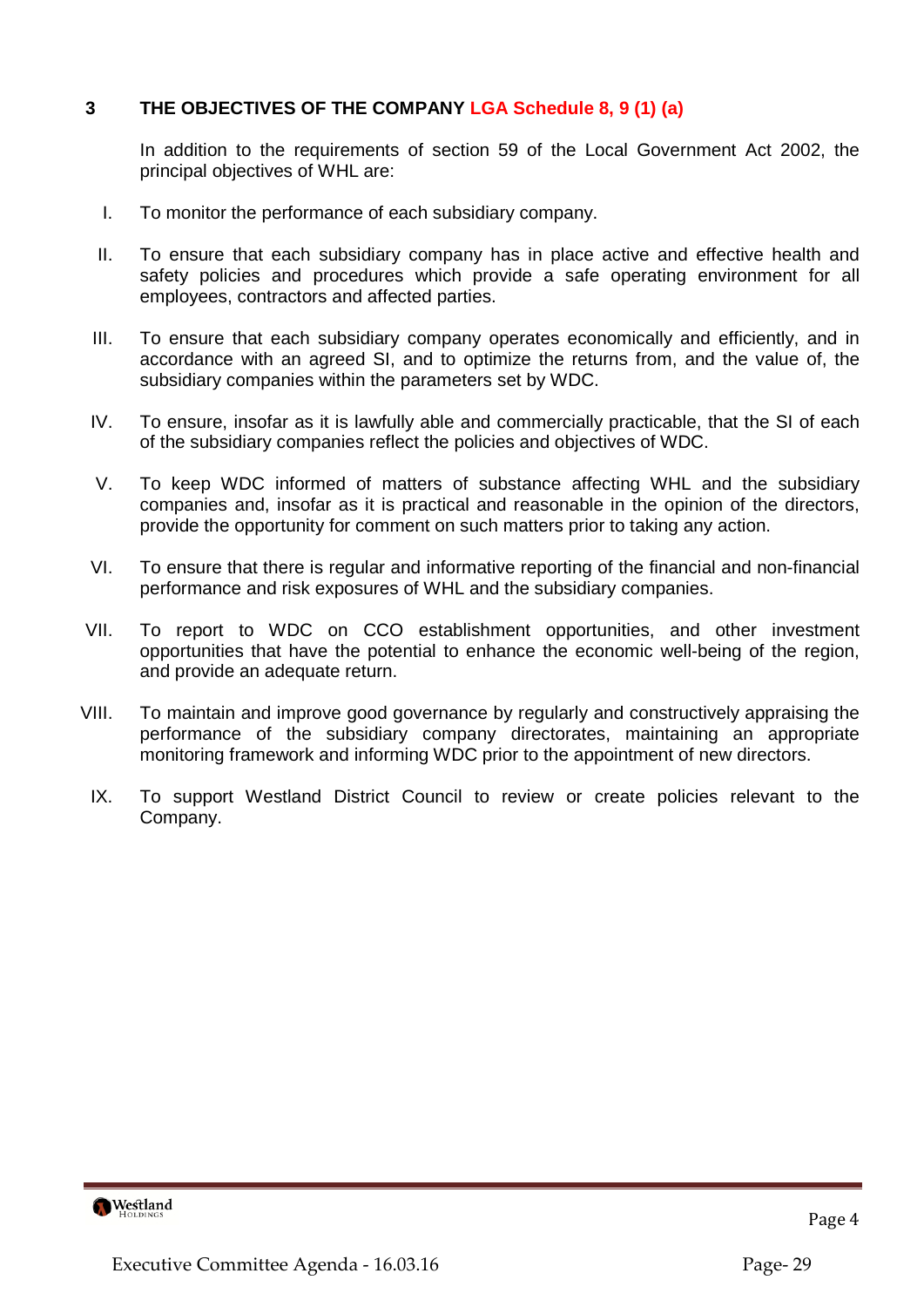# **4. GOVERNANCE APPROACH. LGA Schedule 8, 9 (1) (b)**

WHL seeks to govern the group in a way that will ensure it:

- achieves the objectives of its shareholders, both commercial and non-commercial, and as detailed specifically in (3) above ; and
- is a good employer in accordance with S:36(2) of schedule 7 of the Local Government Act 2002 and
- exhibits a sense of social responsibility by having regard to the interests of the community in which it operates.
- exhibits a sense of environmental responsibility.

The current Directors of WDHL are:

- Graeme King (Chair)
- Quentin Hix
- Gabrielle Wall
- Kaye McNabb
- Simon Bastion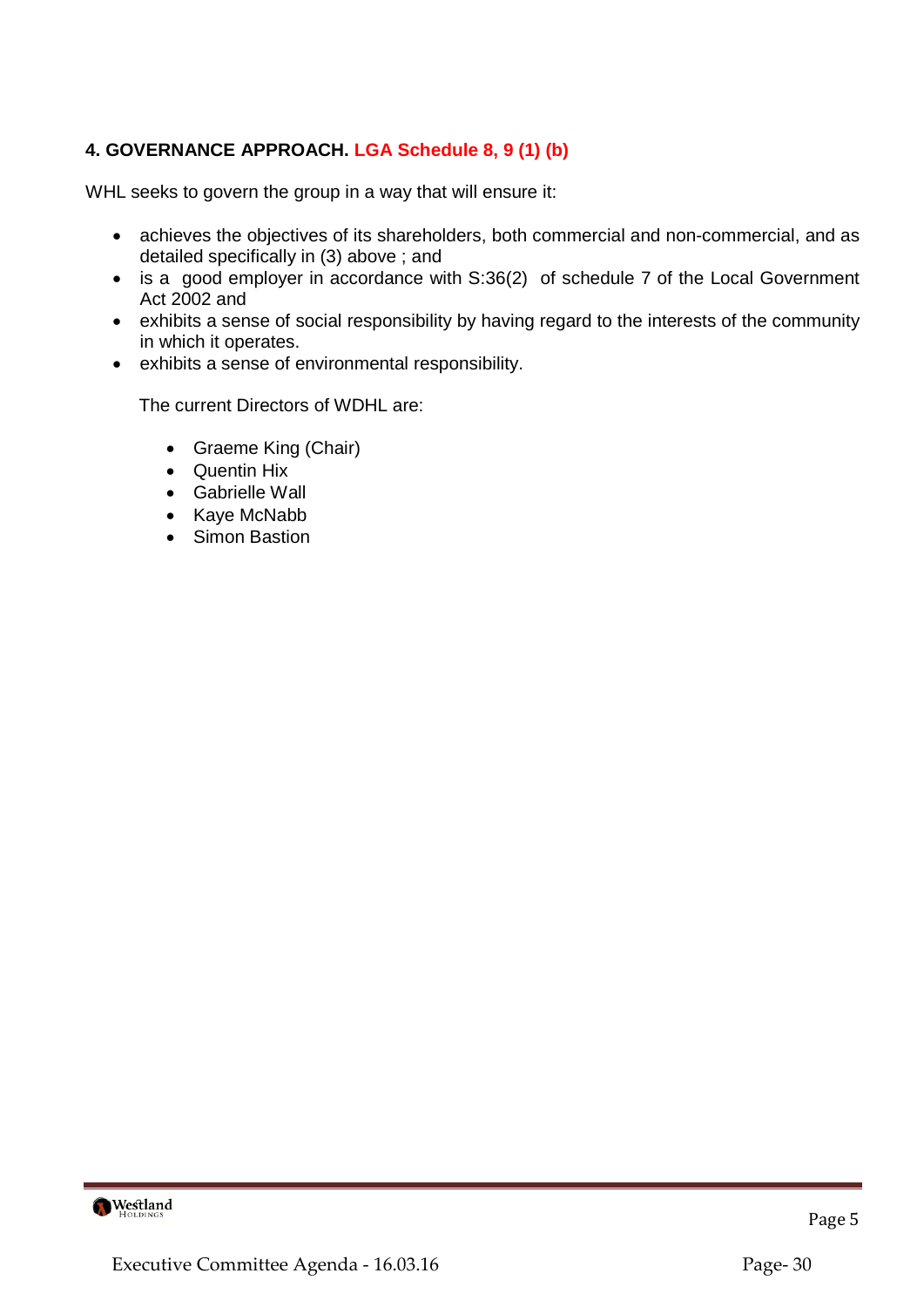# **5. NATURE AND SCOPE OF ACTIVITIES LGA Schedule 8, 9 (1) (c)**

WHL is a wholly-owned council-controlled organization ("CCO") of WDC, which was formed on 24 July 2002. WHL is the controlling entity that provides objective governance of the operating subsidiaries on behalf of WDC. The group structure is as follows:



# **6. SHAREHOLDING LGA Schedule 8, 9 (1) (d)**

- A shareholding investment in Hokitika Airport Limited ("HAL") of \$2,718,000 representing 100% of HAL's share capital.
- A shareholding investment in Westroads Limited ("WL") of \$3,350,000 representing 100% of WL's share capital.
- A shareholding investment in Westland District Property Limited ("WDPL") of \$2,627,000 representing 100% of WDPL's share capital.

# **a) Ratio of Shareholders' funds to total assets.**

Shareholders' funds are defined as the sum of the amount of share capital on issue, retained earnings/accumulated losses, revenue and capital reserves. Total assets are defined as the sum of the net book value of current assets, investments, fixed assets, and intangible assets as disclosed in the company's Statement of Financial Position, prepared in accordance with the accounting policies adopted by the Directors.

The target ratio of shareholders' funds to total assets shall not be less than 50% for the period covered by this SI. The appropriateness of this target ratio will be reviewed annually by the Directors.

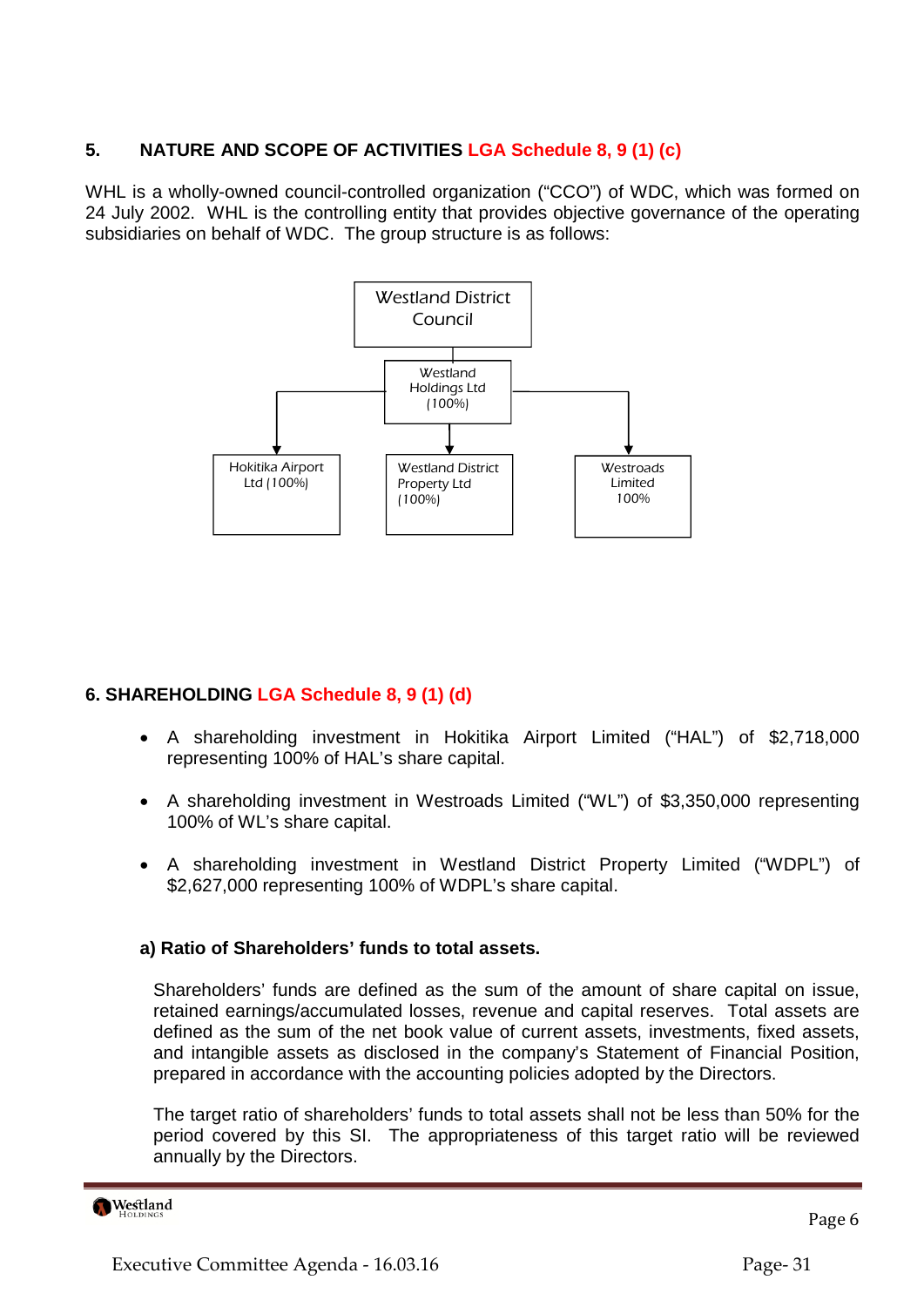# **7. ACCOUNTING POLICIES LGA Schedule 8, 9 (1) (e)**

The financial statements of WHL are prepared in accordance with generally accepted accounting practice in New Zealand (NZ GAAP). They comply with the New Zealand International Financial Reporting Standards (NZ IFRS) and other applicable Financial Reporting Standards as appropriate.

The group changed its accounting policies on 1 July 2006 to comply with NZ IFRS.

The Reporting Entity for Accounting and Reporting purposes is Westland Holdings Ltd. The company has a balance date of 30th June.

Specific accounting policies are fully described in the Half Year and Annual Reports.

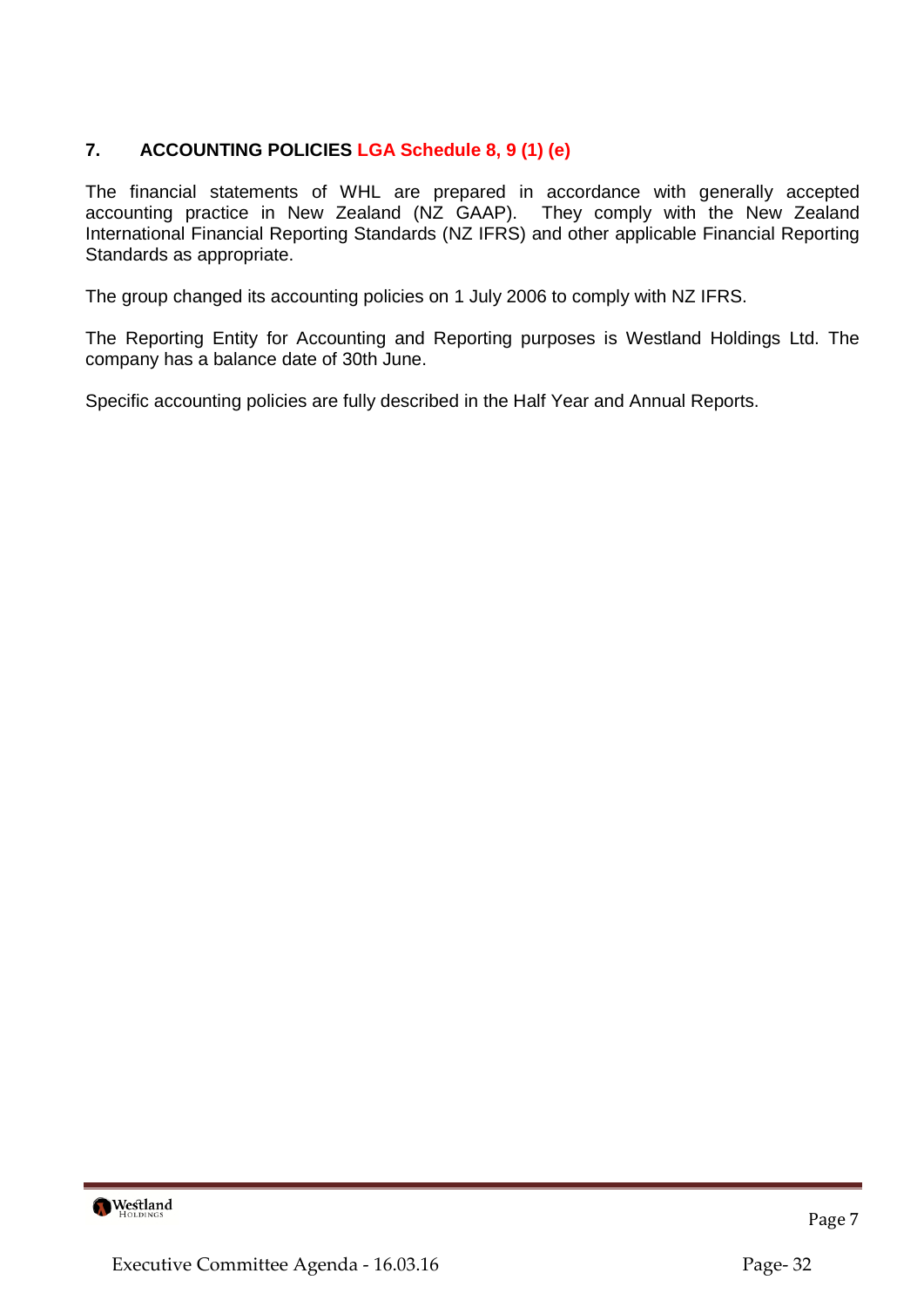# 8. **PERFORMANCE TARGETS OF WESTLAND HOLDINGS LIMITED FOR THE THREE YEARS COMMENCING 1 JULY 2016 LGA Schedule 8, 9 (1) (f)**

The following performance targets have been set for the 2016/17 financial year, and the two years following:

#### **RELATIONSHIP WITH WDC, AND OTHER GOVERNANCE ISSUES:**

- 1 To ensure that the financial targets and strategic direction of WHL are in line with the requirements of WDC.
- 2 To ensure that WDC is kept informed of all significant matters relating to its subsidiaries on a "no surprises" basis.

3 To ensure that WHL directors add value to the company and that their conduct is according to generally accepted standards.

4 WHL's process for the selection and appointment of directors to the boards of subsidiaries is rigorous and impartial.

#### **Objective Community Performance Target**

A draft SI for WHL will be submitted for approval to WDC by 1 March each year.

A completed SI will be submitted to WDC by 30 June each year.

At least two progress reports be made to WDC in the financial year (in addition to reporting on specific issues), with at least one presentation made to Councillors. Reports will include financial and non-financial performance.

Major matters of urgency are reported to the appropriate Council Committee or the CE of WDC within three days.

The Chair will initiate an independent formal evaluation of the WHL directorate every two years, the first was undertaken in the 2013/14 year.

The Company will review the training needs of individual WHL directors, and ensure training is provided where required.

The process followed for each appointment to a subsidiary board is transparent, fully documented and reported to WDC.

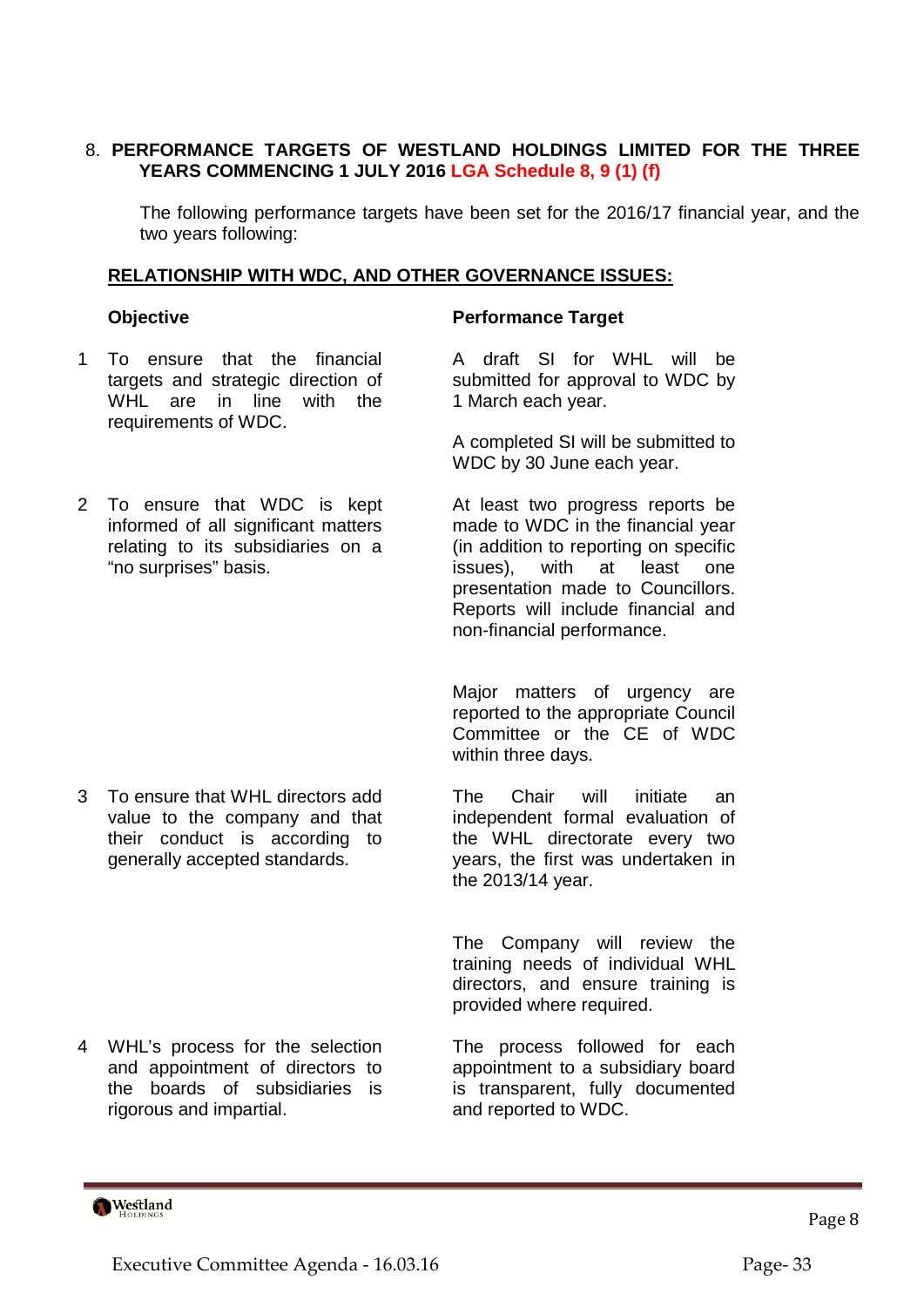# **FINANCIAL**

- 5 To ensure that WHL returns a dividend to WDC in accordance with WDC's budgets, and meets other financial targets.
- 6 To ensure that the subsidiary companies return a minimum acceptable dividend as per the SI of the subsidiary companies.

# **Objective Community Community Performance Target**

WHL negotiates with WDC to pay an achievable distribution for the 2016/17 financial year prior to finalising WDC's budget.

WHL meets its budgeted level of distribution income of \$498,000 for the 2016/17 financial year.

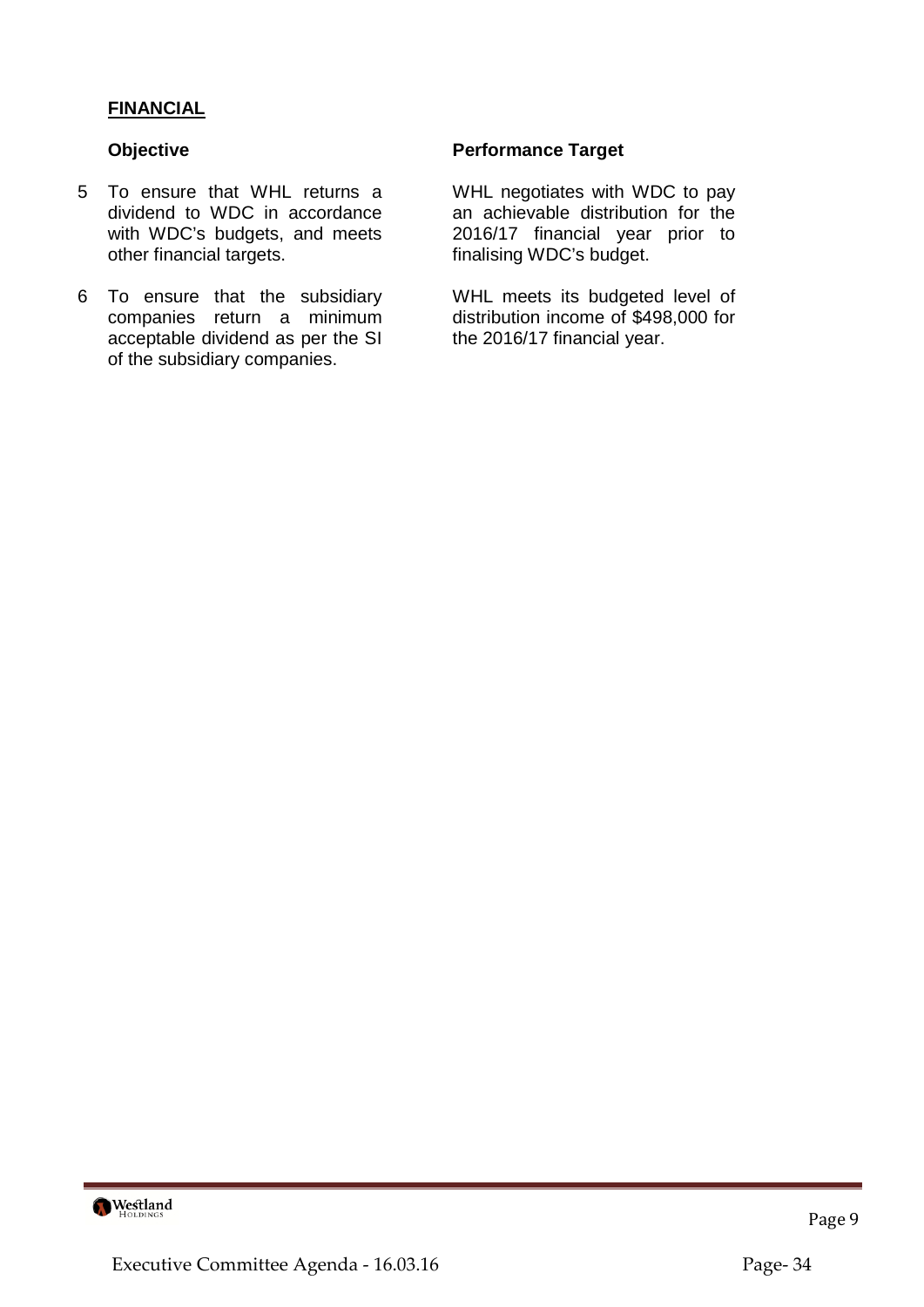#### **SPECIFIC SUBSIDIARY MANAGEMENT AND SUPERVISORY FUNCTIONS: Objective Community Performance Target**

- 7 To ensure that WHL's procedure for appointment to subsidiary directorates are open and in accordance with written policy.
- 8 To ensure that the draft subsidiary company SI's are received on a timely basis for review and comment.
- 9 To ensure that the final subsidiary company SI's are appropriate, measurable, attainable and timely.
- 10 To ensure that the final subsidiary company SI's are commercially focused documents, while also being compatible with the strategic aims of WDC to prudently manage these long term community investments.
- 11 To ensure that the subsidiary company reporting is relevant and timely.

That the adopted Directors Policy be followed for any director appointments made.

Draft SI's are to be received by 14 February from the subsidiary companies.

Comment on the draft SI's within the statutory timeframe of 30 April each year.

WHL will direct the subsidiary companies to produce commercially focused draft SI's that are cognizant of their responsibilities to the social and environmental needs of the communities of Westland.

WHL will assess the alignment of the SI's with any specifically notified WDC strategic directive.

Subsidiary company SI's to incorporate specific reporting requirements in accordance with legislation and accepted practice.

All activity reports and formal reporting will be done through the Chairman of WHL and the CE of WDC.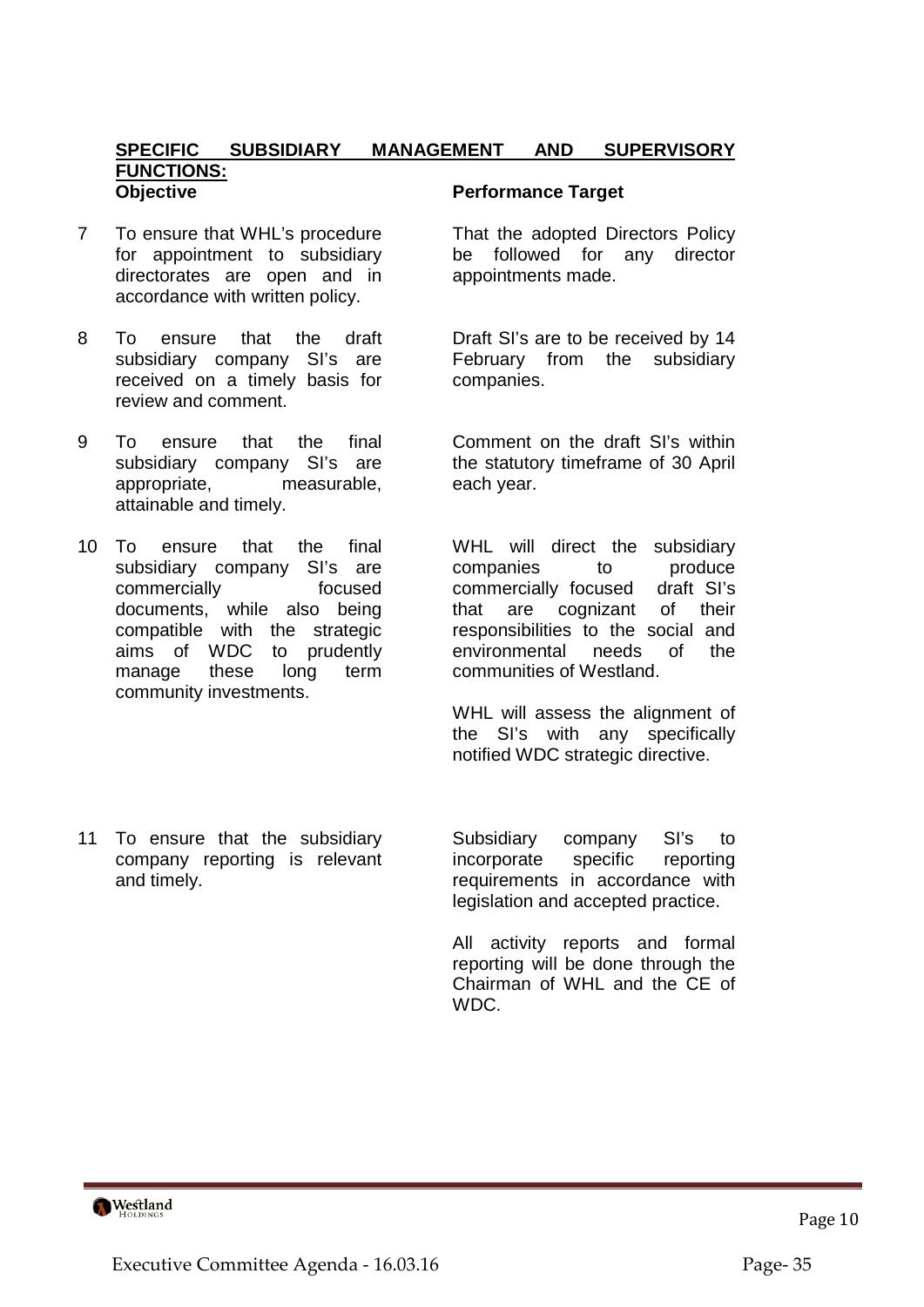# **RISK MANAGEMENT PROCESSES: Objective Community Community Performance Target**

12 To ensure that there are adequate processes for the identification, assessment and management of the risk exposures of the subsidiary companies.

> To ensure that subsidiary companies do not make decisions that could have significant implications for future Council funding.

Subsidiary company SI's to incorporate specific statements regarding the processes for the management of risk exposures, including reputational risk.

Long term investment assessment is carried out for any new projects. These must be assessed and approved by Council prior to initiating significant projects.

Activities that are to be undertaken by WHL are:

- Negotiation of the individual annual SIs for the CCOs that it owns (the subsidiary companies).
- Negotiation of the annual SI between WDC as shareholder and WHL.
- Monitoring the performance of the subsidiary companies that WHL owns.
- Advice to WDC regarding potential CCO establishment opportunities.
- Maintaining a Register of Potential Directors including public advertising.
- Appointment and monitoring of the directors of the subsidiary companies.
- Hosting an annual shareholders' meeting.

The undertaking of any activity not provided for under this SI requires the prior approval of WDC, specifically:

- No subsidiary companies are to be formed by WHL without the prior approval of WDC.
- No shares are to be acquired by WHL or the subsidiaries without the prior approval of WDC.
- No shares held by WHL or the subsidiaries are to be sold or otherwise disposed of without the prior approval of WDC.

Over time, WDC may form other CCOs within the WHL structure. WHL is an obvious vehicle for holding the shares in these enterprises; however it remains WDC's intention that the directors' approach to the holding of other shares will be determined on a case-by-case basis. With the position that the directorate holds, within the overall WDC group, it is anticipated that WHL will assist WDC in the identification and assessment of future opportunities.

Westland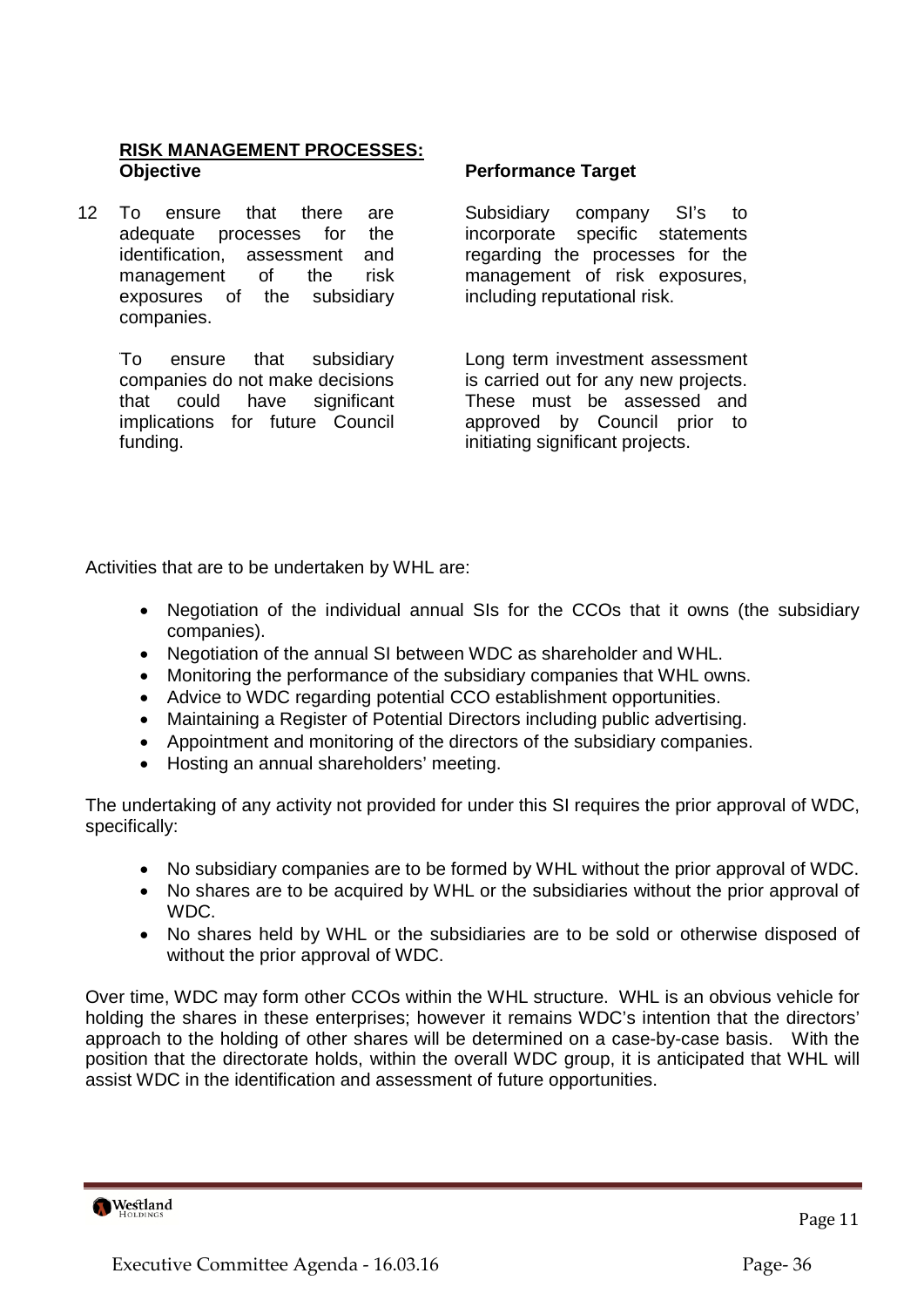# **9. DISTRIBUTION POLICY LGA Schedule 8, 9 (1) (g)**

Profit retention and dividend policy will be determined from year to year by the Directors in accordance with operational results, financial prospects, and the circumstances prevailing, with the objectives of ensuring that:

- The amount of the distribution does not limit WHL's ability to fund future capital expenditure requirements to both maintain and expand current operations and address issues relating to the company's debt structure; and with the provisos that:
	- i. The Directors are satisfied that the requirements of section 4 of the Companies Act (the "solvency test") have been satisfied,
	- ii. The amount of the distribution does not exceed the amount of the net profit after tax, plus cash held in reserves, in the year to which the distribution relates, and
	- iii. Total liabilities do not exceed 50% of the total assets.

WHL will endeavor to make distributions of \$498,000 in the 2016/17 year.

# **10. REPORTING TO SHAREHOLDERS. LGA Schedule 8, 9 (1) (h)**

WHL will provide the following information in order to enable the shareholders to make an informed assessment of the Company's performance.

- a) An annual SI in accordance with Schedule 8 of the Local Government Act 2002 Draft delivered by 1<sup>st</sup> March, Shareholders comments returned by 1<sup>st</sup> May, completed Statement of Intent after consideration of Shareholders comments delivered by 30 June and made available to public one month following delivery to shareholders.
- b) A half-yearly financial report in accordance with Section 66, 67 and 71 of the Local Government Act 2002 and the reporting requirements prescribed from time to time by the Companies Act 1993, the Institute of Chartered Accountants of New Zealand, and any other information that the Directors deem appropriate. Delivered to shareholders no later than 28th February
- c) An annual report in accordance with Section 67 and 71 of the Local Government Act 2002 and the GAAP reporting requirements prescribed from time to time by the Institute of Chartered Accountant of New Zealand, and any other information that the Directors deem appropriate. To be delivered to shareholders by 30<sup>th</sup> September and no later than 20 days prior to the company's AGM
- d) An annual Shareholders meeting to be held by 31st December each year with not less than 10 days' notice to shareholders.



Page 12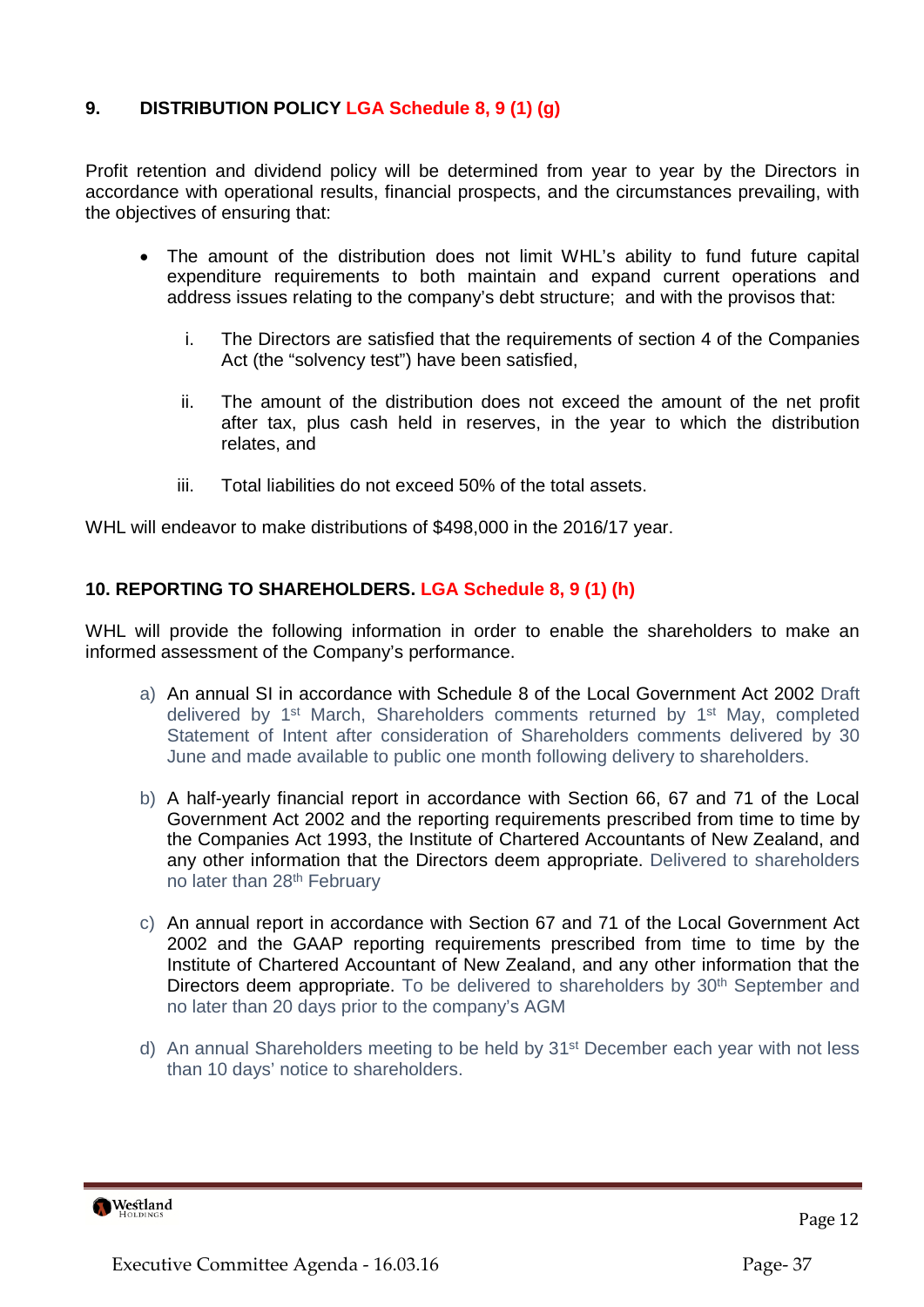# **11 ACQUISITION PROCEDURES LGA Schedule 8, 9 (1) (i)**

If the Directors believe they should invest in or otherwise acquire any interest in any other organisation they shall obtain the prior approval of the shareholders by special resolution unless the total cost is less than \$5,000.00. In this case prior approval is not required but shareholders will be advised within 10 working days.

# **12 COMPENSATION. LGA Schedule 8, 9 (1) (j)**

Currently there are no activities for which compensation will be sought from WDC

# **13 ESTIMATE OF THE COMMERCIAL VALUE OF THE COMPANY LGA Schedule 8, 9 (1) (k)**

The value of WHL has been defined as the estimated value of shareholders' funds as at 30 June 2016

This value is estimated to be \$12,800.000

The value ascribed to shareholders' funds will be that stated in the annual Statement of Financial Position of the company as at the end of the financial year preceding each SI.

# **14 OTHER MATTERS LGA Schedule 8, 9 (1) (l)**

WHL's directors are appointed by the shareholders to govern and direct WHL's activities. The shareholders expect this responsibility to include such areas of stewardship as:

- Commercial performance
- Non-commercial performance
- Business plans and budgets
- Corporate policies
- Financial and distribution policies
- Management oversight and development
- Delegations or authority
- Identification and management of business risks
- Identification and management of business opportunities
- Internal control systems
- Integrity of management information systems
- Relationships with stakeholders and external parties
- Compliance with relevant law
- Reports to shareholders